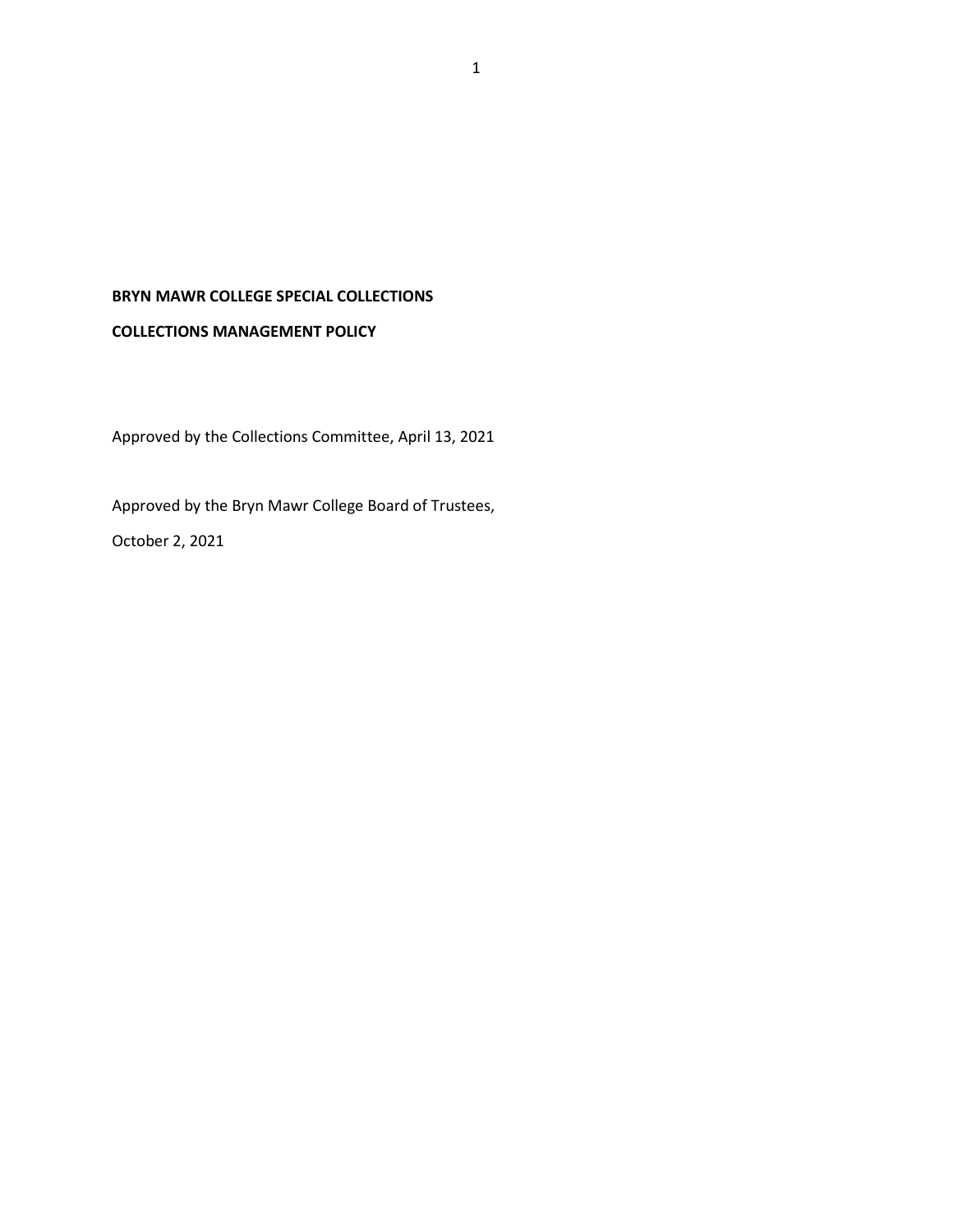# **I. INTRODUCTION**

#### **A. Statement of Purpose**

This Collections Management Policy governs all procedures related to the development, management, preservation, and use of Bryn Mawr College's holdings of art works, cultural artifacts, rare books, and historical records, collections that are stewarded by Special Collections. The policy provides a framework of professional standards to be used to establish guidelines for managing the collections.

The Collection Management Policy is a comprehensive written statement that:

- Sets forth the mission of the Bryn Mawr College Special Collections;
- Explains how this mission is pursued through collection activity,
- Articulates Bryn Mawr's professional standards regarding objects in its care, and
- Serves as a guide to staff in carrying out their collection-related responsibilities.

#### **B. Process of Establishing Policy**

This policy is based upon the Collections Management Policy approved by the College Collections Committee in 1999. The policy was revised in 2011-2012 with the assistance of the Conservation Center for Art and Historic Artifacts (CCAHA) as part of its Stewardship Program funded by the William Penn Foundation. The revision was approved by the College Collections Committee in 2013, and by the College's Board of Trustees in 2014. The 2014 Policy called for review every five years. This revised version is the result of that review.

### **C. Statement of Authority**

The general oversight of Bryn Mawr College is vested in the Board of Trustees, with management and administration for the College delegated by the Board to the President and senior administrative staff. Special Collections is part of Library and Information Technology Services, led by the Chief Information Officer and Constance A. Jones Director of Libraries. The day-to-day management of Special Collections is delegated by the CIO to the Director of Special Collections, who bears the ultimate responsibility for implementation of this Collections Management Policy and entrusts the Special Collections staff with the authority to implement the policy.

### **D. Collections Committee Charge**

The Collections Committee is responsible for setting the overall collection management policies of Special Collections, for monitoring acquisitions and approving major acquisitions to the collections, for approving deaccessions from the collections, and for approving major decisions about the collections.

The President of Bryn Mawr College appoints members to the Collections Committee and selects a chair for the Committee. The committee membership consists of chairs or the chairs' designees from the following academic programs: Anthropology, Classical and Near Eastern Archaeology, Geology, Classics, History of Art, History, English, and Africana Studies. The Committee also includes the Dean of the Graduate School for Arts and Sciences, and representatives from Alumnae Relations and Development, the Friends of the Libraries, and the Board of Trustees. The Committee reports changes in Special Collections to the full Board of Trustees at its regularly scheduled meetings or in an annual report. Final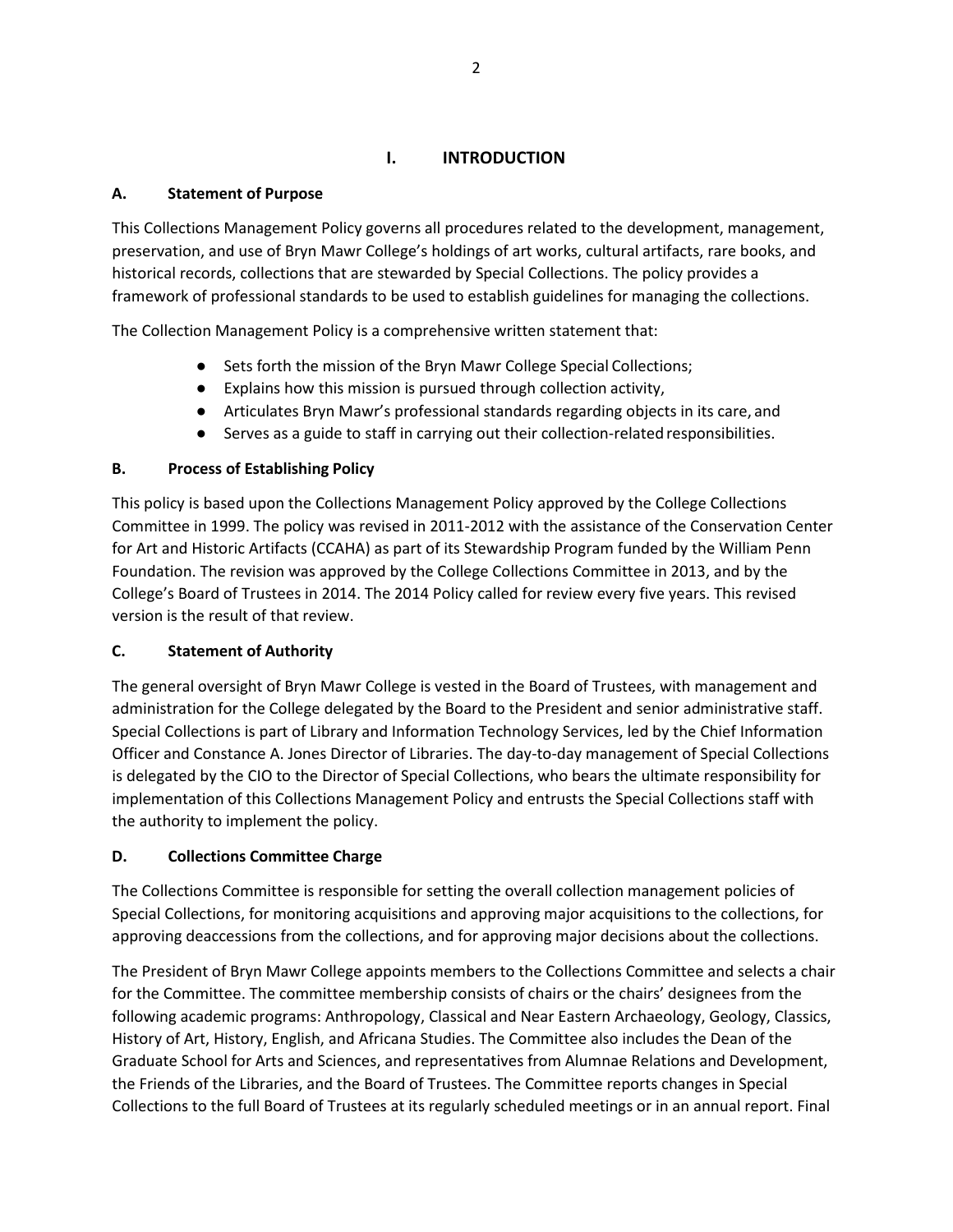decisions on policy changes and major changes to Special Collections rest with the Board of Trustees of Bryn Mawr College.

# **E. Legal and Ethical Considerations**

The Bryn Mawr College Special Collections Department understands and adheres to its legal and ethical responsibilities in acquiring and managing collections of artworks and cultural properties. Special Collections Department staff members are active in their professional associations and stay current with their fields' discussions and standards for ethical conduct and professional practice in the management, handling, and use of art and cultural collections.

Special Collections staff and Collections Committee members are expected to uphold professional standards as they strive to carry out the Special Collections mission. Specifically, individuals may not use their positions for personal gain or for the benefit of another in contravention of the mission and values of the Bryn Mawr College community.

The College is particularly aware of the ethical and legal responsibilities involved in acquiring and managing cultural properties that come from a wide range of places, cultures, and time periods. The College acknowledges the ways in which our histories of colonialism and racism have shaped the formation and presentation of our collections of historical, cultural and artistic work, and strives to address these legacies through increased transparency about the collections, a recognition of potentially harmful descriptive language, and renewed efforts to acquire objects in a just manner that expand the range of voices preserved in our collections (See statement Confronting the Legacies of Colonialism and [Racism in Special Collections\)](https://www.brynmawr.edu/lits/special-collections/collections-statement).

The College follows the guidance of the Archaeological Institute of America and "refuse[s] to participate in the trade in undocumented antiquities and refrain[s] from activities that give sanction, directly or indirectly, to that trade, and to the valuation of such artifacts through authentication, acquisition, publication, or exhibition. Undocumented antiquities are those that are not documented as belonging to a public or private collection before December 30, 1970, when the AIA Council endorsed the UNESCO Convention on the Means of Prohibiting and Preventing the Illicit Import, Export, and Transfer of Ownership of Cultural Property."

The College has also undergone extensive review of its Native American artifacts in response to the Native American Graves Protection and Repatriation Act (1990) and understands its continuing responsibilities to consider claims for repatriation under the terms of this act.

Special Collections will not acquire an object if there is evidence that the object was illegally appropriated during the Nazi Era unless there is documentation of subsequent restitution or other satisfactory resolution of title.

Inquiries regarding potential claims on objects in the collection will be directed immediately tothe Director of Special Collections, who will ensure thorough research and a prompt response toeach inquiry.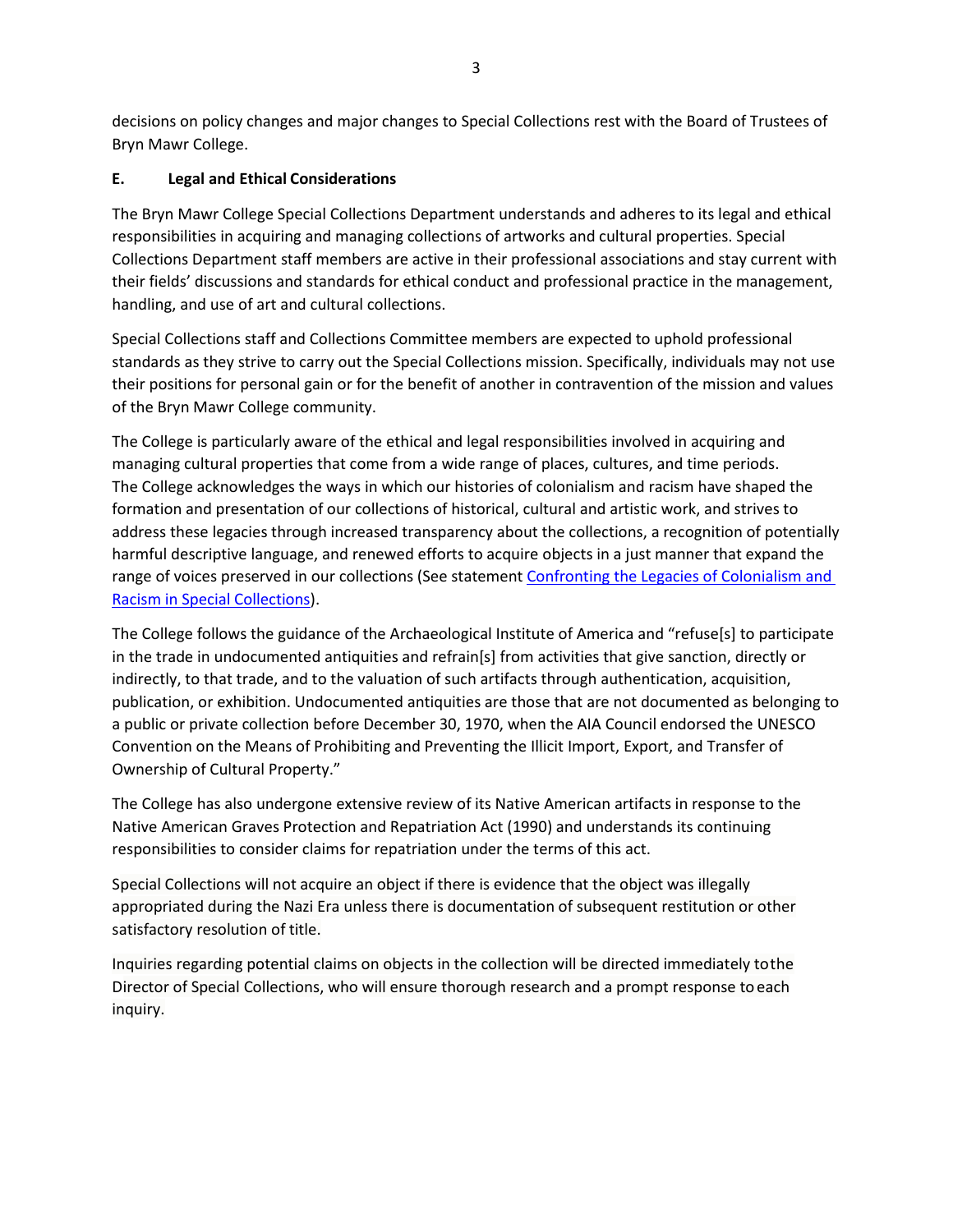#### **F. Review and Revision**

This policy shall be reviewed by Special Collections staff and the Collections Committee every five years and updated as needed. Major changes concerning the collections and/or their management may necessitate more frequent revisions.

### **G. Public Disclosure**

Once approved by the Collections Committee, copies of this Collection Management Policy are to be provided to all members of the Board of Trustees and to the appropriate Bryn Mawr College staff members. The Collections Management Policy will be posted on the Special Collections website. Copies of the Policy will be provided to donors upon request.

# **II. MISSION AND COLLECTIONS OF THE BRYN MAWR COLLEGE SPECIAL COLLECTIONS**

# **A. Institutional Mission Statement**

Special Collections manages the College's extensive holdings of rare books, manuscripts, art works, cultural artifacts, and the College's archives, within the framework of the overall College mission (https:/[/www.brynmawr.edu/about/mission\). S](http://www.brynmawr.edu/about/mission))pecial Collections promotes teaching and learning with the collections through exhibitions, class visits, research project support, internships, and public programs. The department offers opportunities for the college community to engage actively and critically with primary resources and to conduct original research, thereby fostering inter-disciplinary materiality study, visual literacy, and the preservation and discovery of diverse, non-traditional narratives.

### **B. History of Special Collections**

From the earliest years of Bryn Mawr College, President M. Carey Thomas began assembling objects to be used as educational and decorative resources for the College. With the assistance of Mary Garrett, Thomas collected fine furniture, paintings, prints, and objects belonging to diverse world cultures for the president's house, known as the Deanery. Thomas and Garrett also purchased documentary photographs, prints, and plaster casts of classical sculpture which were used in classes and displayed in Taylor Hall and Old Library.

These items were supplemented by an assemblage of Greek, Roman, and Egyptian antiquities collected in the early 20th century by the first faculty members of the Department of Art and Archaeology. Around 1940, the antiquities collections were brought together in the new Ella Riegel Memorial Collection for Mediterranean Archaeology on the third floor of Old Library, where they still are housed. By the 1940s the College also had a growing collection of prints, drawings, and paintings as the result of gifts from Prof. Emeritus Howard L. Gray, Roy R. Neuberger, and various other faculty and alumnae. By the 1950s, ethnographic collections had been established by Frederica de Laguna in the Anthropology Department. The collections of art works, cultural artifacts and heritage furniture were brought together under professional management with the formation of the College Collections Department within the Library in 1980.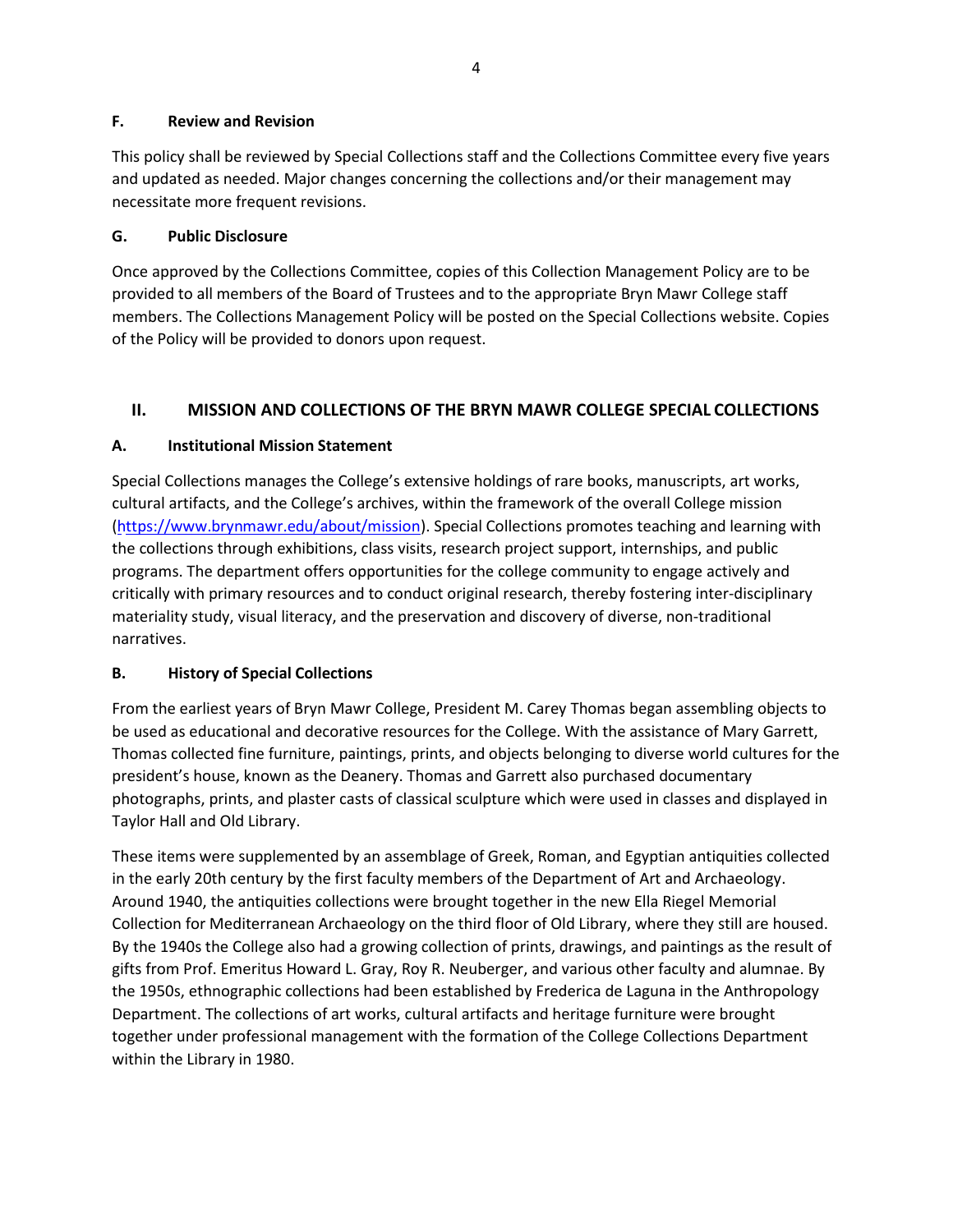The Rare Book Collection was formally established in 1940 and included many books that had been acquired when Mary Garrett funded the purchase of the classical library of Professor Hermann Sauppe in 1894. Other rare book and manuscript collections were built through donations from the College's graduates and other friends over the years. Rather than focusing on one time period or topic, the collections reflect the range of interests of the donors, and thus support teaching, advanced research, and exhibitions across numerous fields. Among the major collections are the medieval manuscripts and early printed books from Howard Goodhart and his daughter Phyllis Goodhart Gordan (Class of 1935); the literary and historical works from Philadelphia book collector Seymour Adelman; and, mostrecently, the children's book collection of Ellery Yale Wood (Class of 1952). Adelman also endowed a fund for the purchase of rare books, manuscripts, prints and photographs. This endowment permits us to continue to add to the collections.

The College Archives was established in 1980 and was joined with the Rare Book Collection. The college's historical records were transferred from administrative offices to the Archives after that date. Most collections of alumnae/i papers were acquired after that date as well.

The Art & Artifact Collections and the Rare Book & Manuscript Collections have been administratively united within the Special Collections Department since 1999 but were only physically brought together in 2011 when the staff and most of the collections were consolidated into the Eva Jane Romaine Coombe '52 Special Collections Suite in Canaday Library. At the end of 2019, Bryn Mawr College Special Collections includes over 50,000 art and artifact objects, over 60,000 rare books, the College archives, graphic collections, and numerous significant manuscript collections.

### **C. Purpose and Use of the Special Collections**

Special Collections is housed primarily in Mariam Coffin Canaday Library, with important parts of the collection also housed in Old Library and the Park Science building. Collection items can also be seen throughout the campus environment where they are displayed under controlled circumstances to ensure their preservation. The Collections are an important resource for teaching and research in the Tri-Colleges, and they are regularly used by scholars worldwide. Items are frequently loaned to regional, national, and international exhibitions.

# **D. Scope of the Collections**

Special Collections collects rare books, manuscripts, art works, artifacts, and other cultural objects that support teaching and research at the College and enhance an understanding of the College's past. Objects are acquired for the Collections through donation and purchase; purchases are made using income from endowed funds designated by donors for the purchase of works for Special Collections. Acquisitions are monitored by the College Collections Committee. In addition, the College Archives within Special Collections acquires historical records of the College through the transfer of records from administrative departments.

The collecting priorities of Special Collections are set in response to the teaching and research interests of students and faculty. As a consequence, the priorities for new acquisitions will inevitably change over time as people with new interests join the faculty, and as succeeding generations of students bring new interests and passions to the College. Acquisition decisions are made by curators based upon their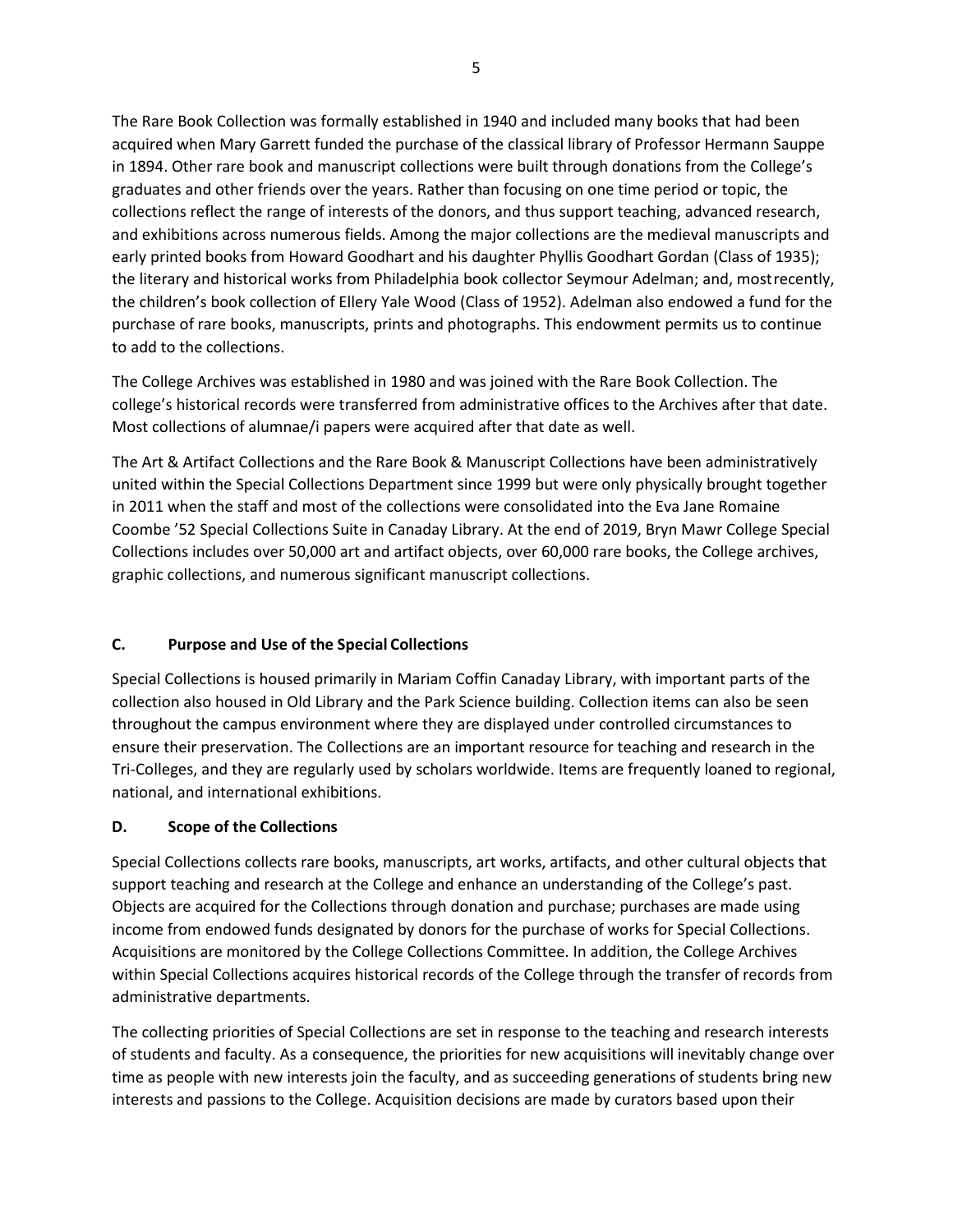evaluations of the importance of the object(s); the likelihood that they will be used in classes, research projects, or exhibitions; and the ability of the department to catalogue, store, and care for them.

A detailed list of priorities is in the **Acquisitions Policy for Rare Books, Manuscripts, Art and Artifacts**, a policy under the purview of the Collections Committee. The Acquisitions Policy is periodically updated to reflect changes in collection emphasis.

## **III. ACQUISITIONS/ACCESSIONS**

### **A. Methods of Accession**

The term Acquisition refers to the acceptance into the custody of Bryn Mawr College an object or group of objects which may or may not be accessioned. Special Collections acquires objects only for the purpose of adding them to the collections so that they may be used for teaching and research. Large acquisitions may also include objects that are duplicates, reproductions, or items that are out of scope for the collections, and those may be sold or otherwise disposed of before being accessioned. Objects are not acquired by Special Collections for the sole purpose of selling them to raise funds.

Accessioning is the formal process by which historic, artistic and cultural objects are accepted into the holdings of Special Collections. Once accessioned, objects may not be sold or discarded without approval of the Collections Committee, and it becomes the responsibility of Special Collections staff to catalogue and preserve them and maintain records on their history and acquisition.

Gifts of art to the College which are not intended to be added to the permanent Special Collections are managed by Facilities Services and Alumnae Relations and Development.

Types of accessions/acquisitions:

- Gift An object given by one or more individuals or an institution. Donors may be designated as "anonymous" if they would prefer that their names not be revealed tothe public. An anonymous gift is not the same as "found in collection."
- Bequest An item directly willed to Special Collections or Bryn Mawr College atlarge.
- Transfer An object transferred to Special Collections from an academicor administrative department within the College.
- Purchase An item purchased for Special Collections with College funds orendowed funds that may only be used for Special Collections acquisitions.
- Exchange An object acquired in an exchange with another educational orcultural institution.
- Found in Collection An undocumented object or material historically stored with Special Collections but having little or no accession information, and not believed tobe an abandoned loan.
- Heritage An object, historically belonging to the College, which documents its history or traditions.
- Campus Art An item used for the furnishing or decoration of offices and other public spaces on the Bryn Mawr College campus.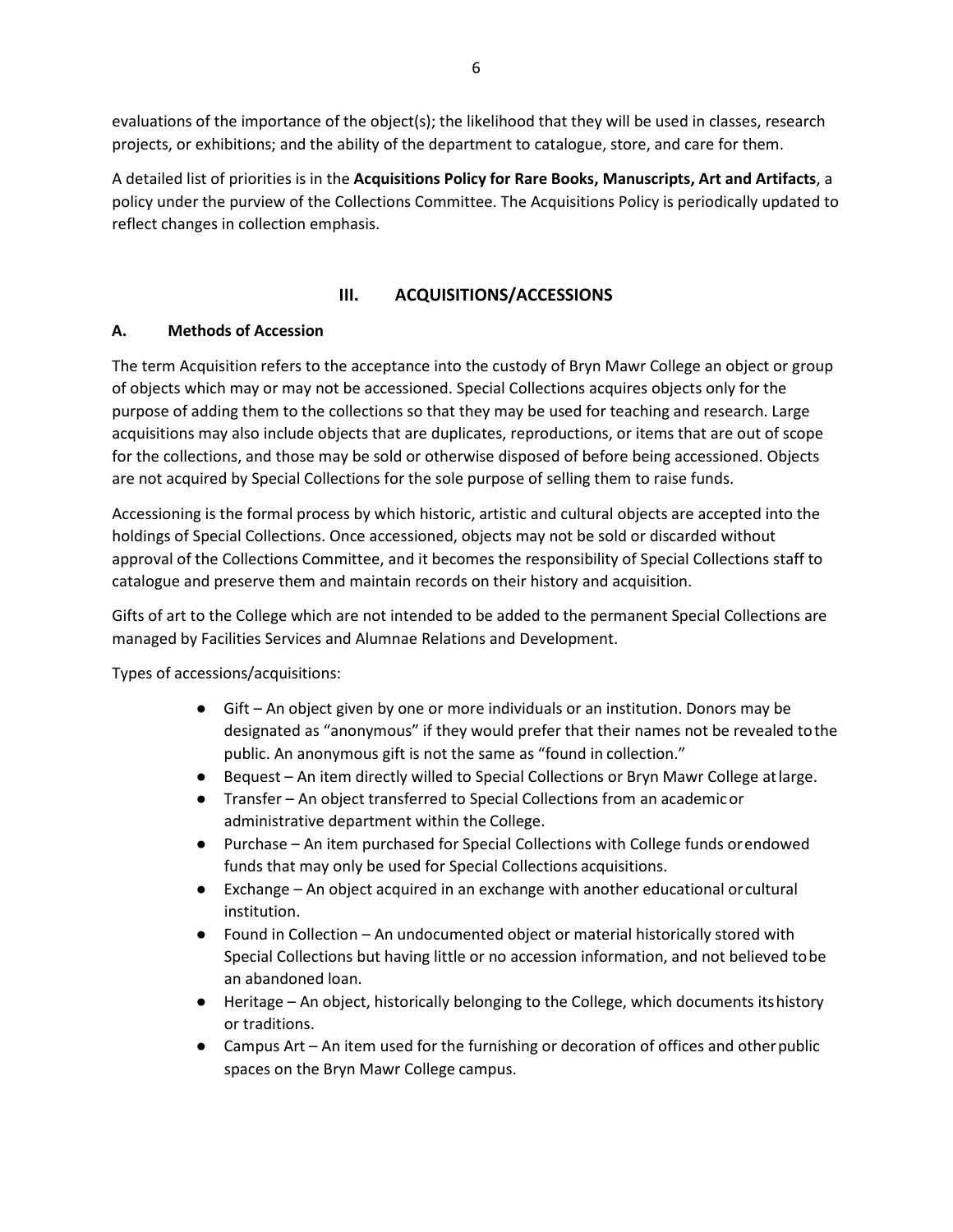### **B. Authority**

Professional staff members in Special Collections are responsible for initiating the acquisition process and making a recommendation to the Director of Special Collections. If approved by the Director of Special Collections, the object is either referred to the Collections Committee for a final decision, or is accessioned into Special Collections for objects that do not need Committee approval.

The Committee's approval is required for any acquisition that will involve significant cost, staff time, storage space, or policy implications. Because of the differing nature of the collections, the trigger for requiring approval varies with the type of material. Committee approval is required for the following:

- Two-dimensional works (prints, photographs, drawings): Collections with more than25 items
- Paintings: Any painting larger than 1 sq.ft.
- Three-dimensional objects: Any individual object larger than 1 cubic foot; or collection of small objects with more than 25 pieces.
- Books and Ephemera: Collections with more than 100 items.
- Manuscripts: Collections occupying more than 25 linear feet of shelfspace
- Digital Collections: Digital collections that require expansion of local or hostedserver storage capacity to acquire.
- For purchased items or collections, approval is required if the purchase price is greater than \$25,000.

For potential acquisitions being considered by the Collections Committee, Special Collections staff will submit a statement in advance of any such deliberation by the Committee which explains the importance of the acquisition and outlines the resources that will be needed to catalogue and store it.

An itemized report will be submitted to the committee at the end of each calendar year listing the acquisitions over the previous year.

### **C. Criteria for Collection Acquisition**

Within the context of the Bryn Mawr College Special Collections, to "collect" means to acquire and accession new material in a manner that conforms to the following objectives:

- To collect within the bounds of the Collections Mission.
- To collect within the categories defined in the **Acquisitions Policy for RareBooks, Manuscripts, Art and Artifacts.**
- To collect only objects (both digital and analog) that can be properly conserved, secured, and stored.
- To collect only objects which are in a condition suitable for teaching and research. Objects in unsatisfactory condition are to be accessioned only if they are ofintrinsic value to the instructional mission or history of the College, and therefore worthy of conservation.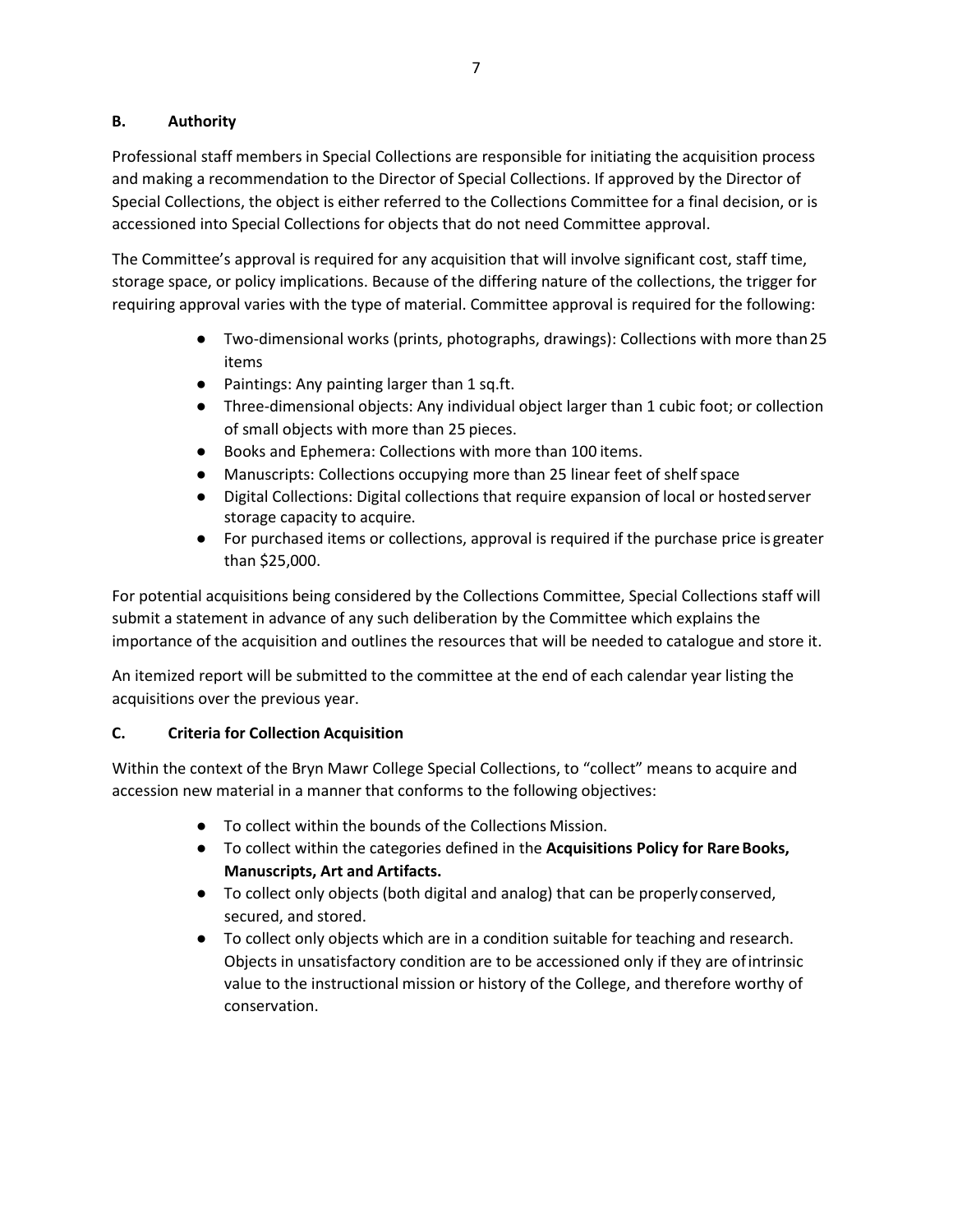#### **D. Acquisition Terms and Restrictions**

Bryn Mawr College accessions into Special Collections only those objects which are intended to be retained for the long term. No artifacts or documents are accepted into Special Collections for the sole purpose of being deaccessioned and sold for fundraising purposes.

Before any object is acquired by any means, the following criteria must be met:

### **1. Title**

A sale or donation to Bryn Mawr College Special Collections must be a legal transfer from the seller or donor to the College. All acquisitions for Special Collections must be accompanied by a clear title that has been presented by the donor(s), seller(s), or their authorized agent. Title to an object is established by Deed of Gift, receipts, or other documentation. As part of the acquisition process, Special Collections will gather as much information about the provenance of the item(s) as is available.

### **2. Condition**

The object must not be in severe disrepair. Exceptions can be made if the object is of intrinsic value to the instructional mission or history of the College and/or isacquired along with conservation funds.

### **E. Legal and Ethical Considerations**

Special Collections follows cultural property, burial, copyright, and other pertinent laws and policies when making acquisition decisions. In particular, Special Collections acquires objects in compliance with the legal policies and considerations mentioned previously in section I.E of this Policy.

All gift agreements are reviewed by College Counsel and signed by the College's Chief Financial Officer or the CFO's designee.

Special Collections staff cannot purchase objects for Special Collections from members of the Collections Committee or other staff members. Staff, Committee members, and consulting faculty may not take advantage of privileged information to compete with Special Collections for acquisitions. Should a conflict of interest develop between the needs of the individual and those of Bryn Mawr College, the needs of Bryn Mawr College will prevail.

Bryn Mawr College staff and members of the Collections Committee may not give appraisals for any reason. Appraisals for gifts or bequests must be made by an independent person or agency, as required by the regulations of the Internal Revenue Service. The donor is responsible for the cost of the appraisal and is expected to share the appraisal with the College.

Special Collections cannot hold any object for any length of time solely for the purpose of enabling donors to obtain tax exemption status for their gift.

### **F. Conditional Acquisitions**

As a general rule, Bryn Mawr College only accepts unrestricted gifts. Acceptance of a restricted gift must have the approval of the Collections Committee.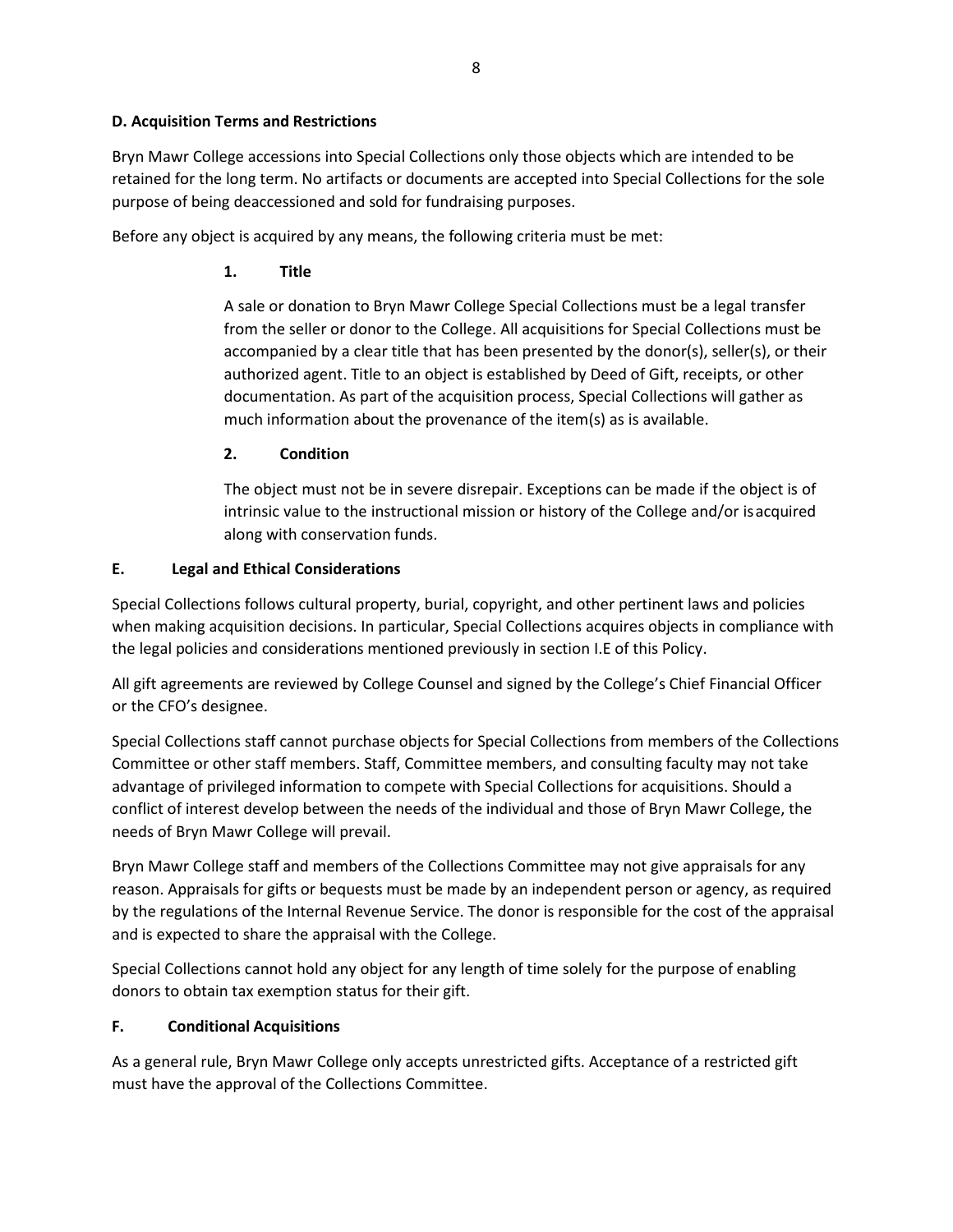Bryn Mawr College does not accept collections donated with the condition that the entire collection be accessioned. Bryn Mawr College has the right to choose, within a proposed donation, which items it wishes to keep. Non-accessioned portions of the donation are to be returned to the donor or handled as agreed upon with the donor.

# **G. Documentation of Acquisitions and Accessions**

Special Collections maintains records of each newly accessioned item, including information aboutthe donor, the item's physical dimensions, and a description. Each item is given an accession number, and where appropriate, an object file is created which includes images of the object, correspondence, and other documentation. Object records may be in paper or digital form, and often will be inboth.

# **H. Objects Found in Collection**

"Found in Collection" refers to objects which have been found at the College and deposited into Special Collections without any identification, or to objects without any identification which have been found in storage with accessioned objects. An object found in Special Collections is accessioned and processedif:

- 1. It is clear that the object belongs with other objects in Special Collections or
- 2. It is surmised that the object was once part of or intended for Special Collections and
- 3. The object fits within the current parameters for accessioning.

If the object is not to be accessioned, it may undergo the process of disposal or it may be added tothe general library collections or other unaccessioned collections belonging to the College.

Before a final decision is made regarding the accessioning or disposal of an object "Found in Collection," Special Collections must make a serious, diligent, and documented effort to learn more about the object. This process may include:

- 1. Determining the status of the object, as far as possible.
- 2. Consulting institutional records such as accession records, old inventories, board minutes, old gift and loan agreements, correspondence, newsletters, etc. in anattempt to link the object to some documentation.
- 3. Recording all information that is known about the object, including, if applicable, its object number, where it was found on the Bryn Mawr College campus, and any reasonable indications that the object may be assumed to belong to Bryn MawrCollege, even if anecdotal.

# **IV. DEACCESSIONS AND DISPOSAL**

# **A. Authority**

The Collections Committee is responsible for determining which items will be deaccessioned from the Bryn Mawr College Special Collections, following the recommendations of the appropriate Special Collections staff members. The Collections Committee must make a unanimous decision in order for an object to be deaccessioned. Outside opinions may be solicited before reaching a decision. Items that are not accessioned, such as gift books that have never been catalogued or Campus Art and Heritage collections, do not need to be deaccessioned prior to disposal, and so do not require the Committee's approval.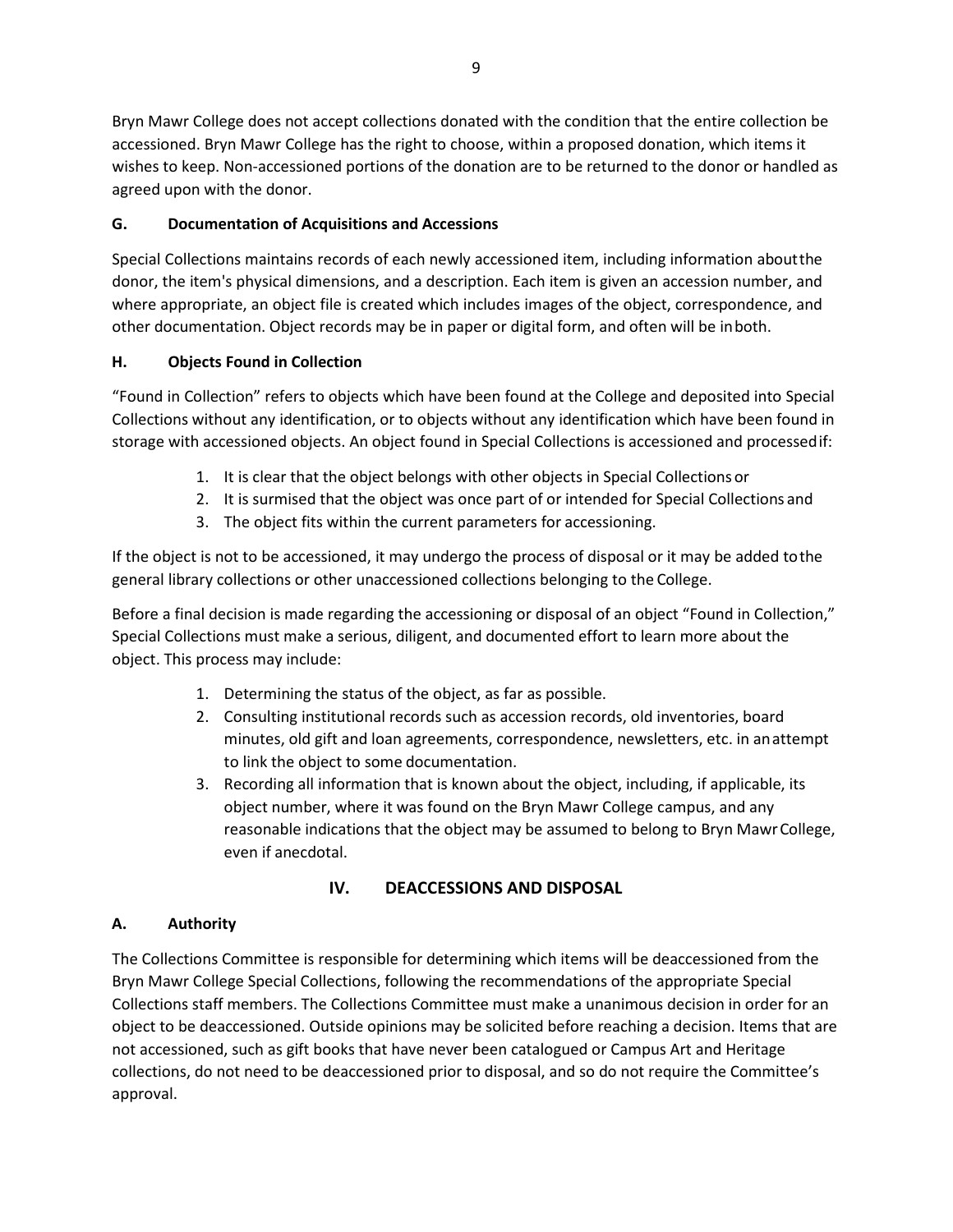#### **B. Criteria for Deaccession**

Deaccessioning is the process by which accessioned Collections objects and materials are permanently removed from the ownership of Bryn Mawr College. The sole purpose of deaccessioning any object or material within Special Collections is to refine and strengthen the overall collection. Proceeds from the sale of deaccessioned items may only be used to acquire objects of better quality and significance or to repair or catalogue items in the collections. Deaccessioning may also be used to remove objects that are either out of scope for the College's collections or have little significance in order to increase or improve the available space for new and existing collections of lasting value.

Bryn Mawr College acquires only those objects and materials which it intends to retain for perpetuity and does not collect objects or materials with the intention of disposing ofthem.

To be considered eligible for deaccessioning, an object or collection must:

- 1. Be free from donor-mandated restrictions.
- 2. Be fully and legally owned by Bryn Mawr College
- 3. Meet at least one of the following criteria:
- a. The object or material is no longer relevant to the mission and scope ofSpecial Collections.
- b. Bryn Mawr College is no longer able to preserve or manage the object ormaterial properly.
- c. The object or material has deteriorated beyond usefulness, been extensively damaged, or presents a risk to other items in the Special Collections, or to the staff and researchers working therein, and cannot be restored without compromising itsintegrity.
- d. The object or material has been found to be a fake, forgery, or reproduction, and is not useful for instructional purposes. Such items should be clearly and permanentlymarked and should not be disposed of by means of sale, except in cases where they can be clearly labelled as reproductions.
- e. The object or material is a duplicate which has no value as part of a series orexceptional value differentiating it from the object it duplicates.
- f. The object or material is intended for exchange with another object fromanother educational facility.
- g. In the case of digital objects, it is found to be in violation of copyright, publicity rights,or privacy laws. In some cases, the item may be embargoed rather thandeaccessioned.

An object may also be deaccessioned if it is found to be subject to a legitimate claim for repatriation.

The processing of large collections of archives, manuscripts, books, prints and other objects routinely includes the weeding out and disposing of duplicate and unwanted material. Material discarded as part of this normal process is not subject to the same rigorous deaccession procedures as accessioned Special Collections objects and materials, although weeding must follow the terms of the agreement with the donor.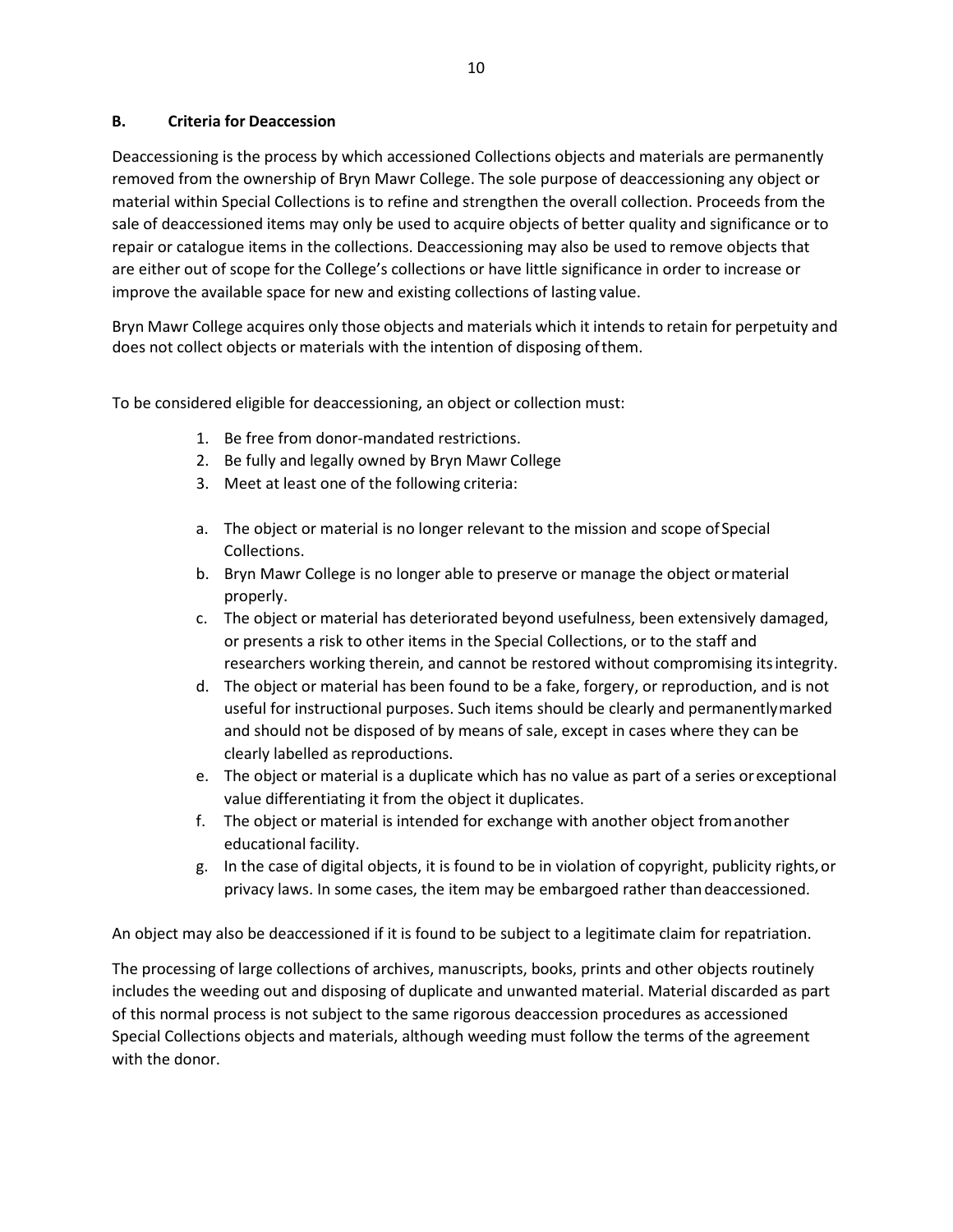#### **C. Restrictions and Conditions of Deaccession**

- 1. Bryn Mawr College follows ethical deaccessioning practices. Items from Special Collections may not be deaccessioned with the intent of giving the items as gifts to or otherwise placing them in the possession of employees, members of the Collections Committee, trustees, students, or any representative or immediate family member of the aforementioned. These individuals are, however, eligible to purchasedeaccessioned objects that are offered at public sales.
- 2. Special Collections staff must review the applicability of all international, federal, and state laws governing collections and certify that there are no restrictions on anobject which preclude its deaccessioning.
- 3. The proceeds of all sales of deaccessioned items are to be deposited ina conservation/acquisition fund for the use of Special Collections
- 4. If an object has been received as a gift or bequest with conditions imposed, the restrictions must be honored or reasonable efforts made to notify the donor, or members of the donor's family, if necessary.
- 5. If an object was received by Bryn Mawr College as a gift intended specifically for the Special Collections and no tax deduction was taken, the College may seek to return the object to the original donor. If the donor did take a tax deduction for the gift, theobject must not be returned.

### **D. Methods of Deaccession and Disposal**

Special Collections may dispose of a deaccessioned object by donation to or exchange with a non-profit institution, by sale, or by destruction, when warranted.

Proceeds from sales are to be placed in a restricted account and used for the acquisition and care of Special Collections objects. Income from the sale of deaccessioned objects must not be used to defray ongoing operating expenses but to enhance Special Collections.

When deaccessioning is recommended, the method of disposal is determined on a case-by-case basis for each deaccessioned object. Deaccessioned objects can be disposed of by the following means, as directed by the Collections Committee.

- 1. Sale. Objects may be offered for purchase by public sale, either through a publicauction or by some other form of sale which is publicly advertised. Deaccessioned objects with an expected value of more than \$50,000 may be sold only after they have been evaluated by an independent appraiser. Deaccessioned objects may not be sold to an independent dealer or to a private collector unless such individuals have submitted the highest bid at a public auction or as part of a sealed-bid invitation to a large group, or unless the object is valued at less than \$500 and has been refused by a public auction house. Because of the College's concern about the market in antiquities, archaeological objects will not be sold.
- 2. Gift. If the object or material has educational or historical value, Special Collectionsstaff may arrange to donate it to another institution. Objects must be offered first to other educational institutions or non-profit institutions.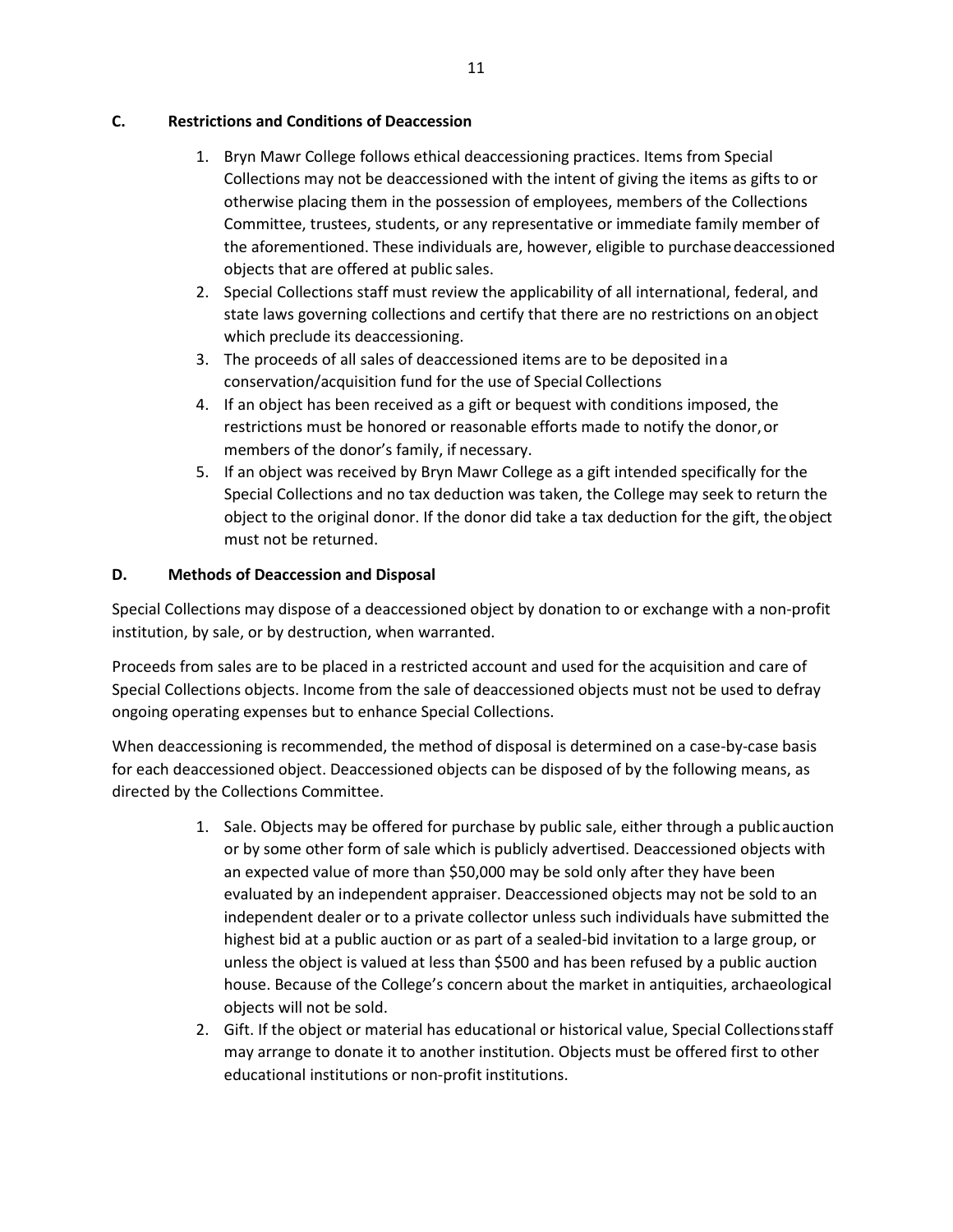- 3. Exchange. Objects may be exchanged with other institutions for the purposeof enhancing the Special Collections.
- 4. Transfer. Books which have a value under \$500 and are outside of the Special Collections collecting scope may be transferred into the general library collections. Such transfers do not require the approval of the Collections Committee. Books transferred to the general collections come under the "Bryn Mawr College General Gifts-in-Kind Policy", and may be deaccessioned at a later date.
- 5. Destruction or designation for scientific analysis. This option should be considered only after all other means of deaccessioning have been explored, and only after it has been determined that no entity will buy the object or accept it as a donation. Deaccessioned objects may also be destroyed if they have deteriorated to the point that they are no longer useful, and/or that they pose a hazard to staff, the public and/or other collection items. If the condition of an object is a criterion for deaccessioning, Bryn Mawr College will obtain the recommendation of a conservator in the relevant medium beforemaking the final decision.
- 6. Disposal of Objects "Found in Collection." If an undocumented object is sold ordonated, Bryn Mawr College may use a quitclaim deed, which transfers claim and rights to the object to the new owner, with no guarantee of title transfer. Any risk associated with holding the undocumented object is therefore transferred to the new owner. If an undocumented object is found to have or can be reasonably assumed to have very little monetary value, Bryn Mawr College may choose to donate the object to a nonprofit organization. The lack of title transfer must be transparently stated. If an undocumented object is deemed to have deteriorated beyond repair and if destruction is required to protect other objects in Special Collections, and/or the health and safety of Bryn Mawr staff or the public, immediate action may be taken. In no case is a private sale, gift or transfer to an individual or for-profit institution acceptable for an undocumented object.

### **E. Documentation of Deaccession and Disposal**

Special Collections will document all deaccessioned items. Documentation may consist of Special Collections staff research findings, Collections Committee recommendations, official receipts, correspondence, and records of the final disposition of the object. In addition, items other than books must be photographed. All documents are to be filed with the object's registration records and retained there permanently.

# **V. INCOMING LOANS**

### **A. Types of Incoming Loans**

Bryn Mawr College Special Collections may borrow items for the purpose of:

- 1. Temporary exhibitions lasting up to one year. Such loans are renewable but are notto exceed a total of six years.
- 2. Classroom use.

Inter-Library loans are not considered to be Special Collections incoming loans.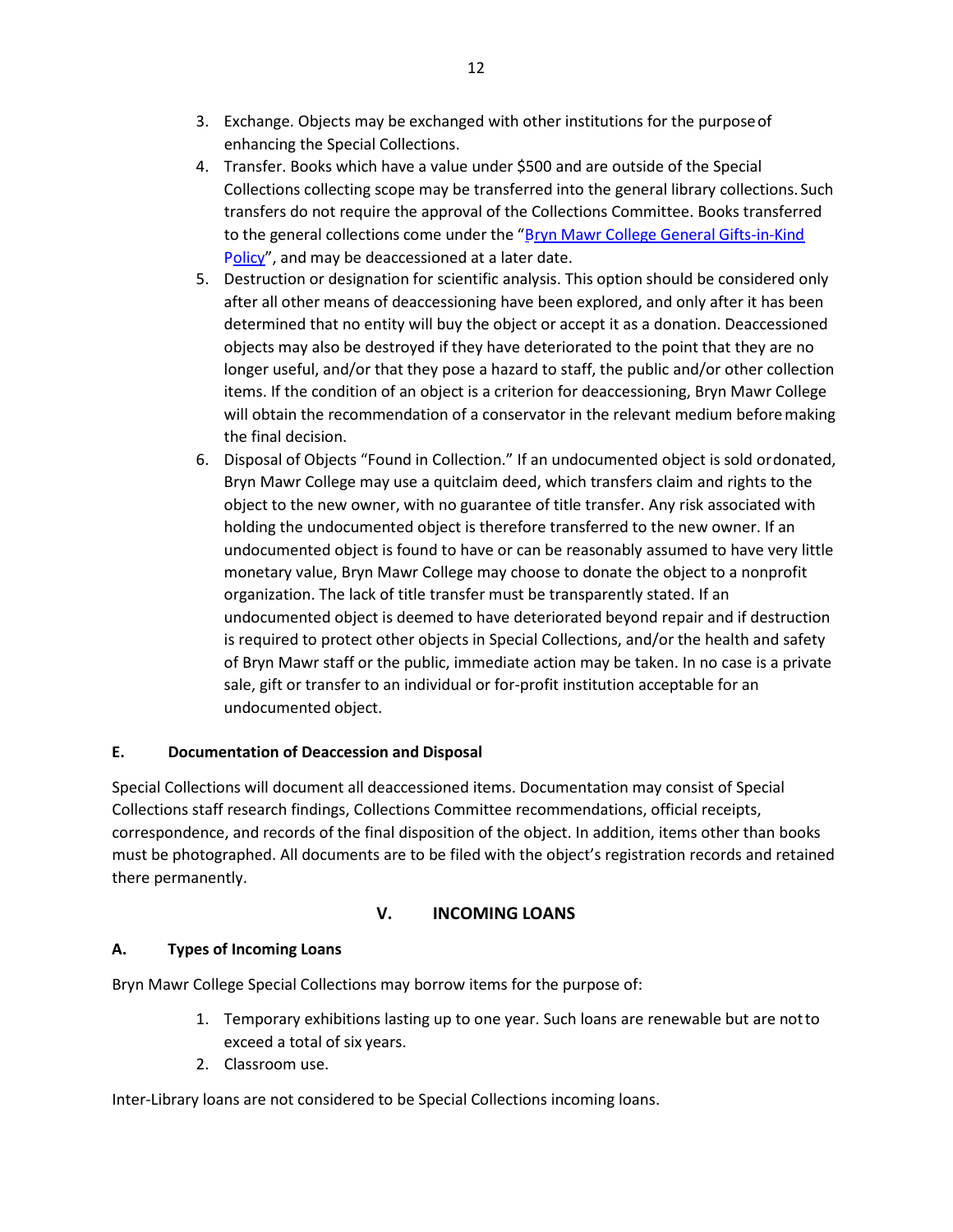The Collections Manager is responsible for the processing and renewal of loans for artworks and artifacts and the Curator of Rare Books and Manuscripts is responsible for the processing and renewalof loans for rare books and manuscripts. In their absence, another appropriate Special Collections staff member designated by the Director of Special Collections may handle the loan paperwork.

# **B. Terms and Conditions for Incoming Loans**

Incoming loans are accepted from individuals or institutions for the purpose of exhibition, research, or teaching. Bryn Mawr College does not store or maintain items belonging to others that are not required for exhibition, teaching or ongoing research.

In its treatment of borrowed objects, Special Collections abides by the same regulations it imposes on the objects it lends to other institutions.

Special Collections does not perform any type of conservation, cleaning, reframing, repair,or other action that alters the physical condition of a borrowed object without writtenapproval from the lender.

If an object loaned to Special Collections is damaged or lost, the lender, Bryn Mawr's insurer, and appropriate College administrative staff will be notified immediately and a full written and photographic report will follow. If damage occurred in transit, Special Collections must also notify the carrier and retain all packing materials for inspection.

The following criteria must be met for an incoming loan:

- 1. The lender and Bryn Mawr College must have a written agreement covering the terms of the loan. The agreement will cover the costs, transportation, security, storage, and environmental conditions for the loaned objects. In most cases, the terms outlined in the Special Collections Incoming Loan form will govern the terms of the loan.
- 2. Bryn Mawr College will normally cover all risk and wall-to-wall fine arts insurance onthe items being borrowed at the value established by the lender and confirmed by the insurance company's recovery process unless the lender waives insurancerequirements in writing. The amount payable by such insurance is the sole recovery available to the lender in the event of loss or damage. If the lender prefers to provide insurance for the object, the lender must have Bryn Mawr College listed as an additionally insured party on the policy or obtain for the College a waiver of subrogation.
- 3. Special Collections must be able to provide care and protection for the borrowedobject that meets or exceeds the care and protection that it provides for its own collections. Appropriate exhibition or storage space must be available for the duration of the loan term. Borrowed objects must only be handled under the supervision of professional staff in Special Collections
- 4. Special Collections staff must produce a basic condition report or photographic documentation upon receipt of a loaned object and prior to the object's return tothe lender. Special Collections staff should not request or accept objects that cannot withstand the normal rigors of packing, transport, handling, and display.
- 5. The loan must have no unreasonable restrictions. Any restrictions or limitations requested by the lender are to be considered on a case-by-case basis. Loans withsuch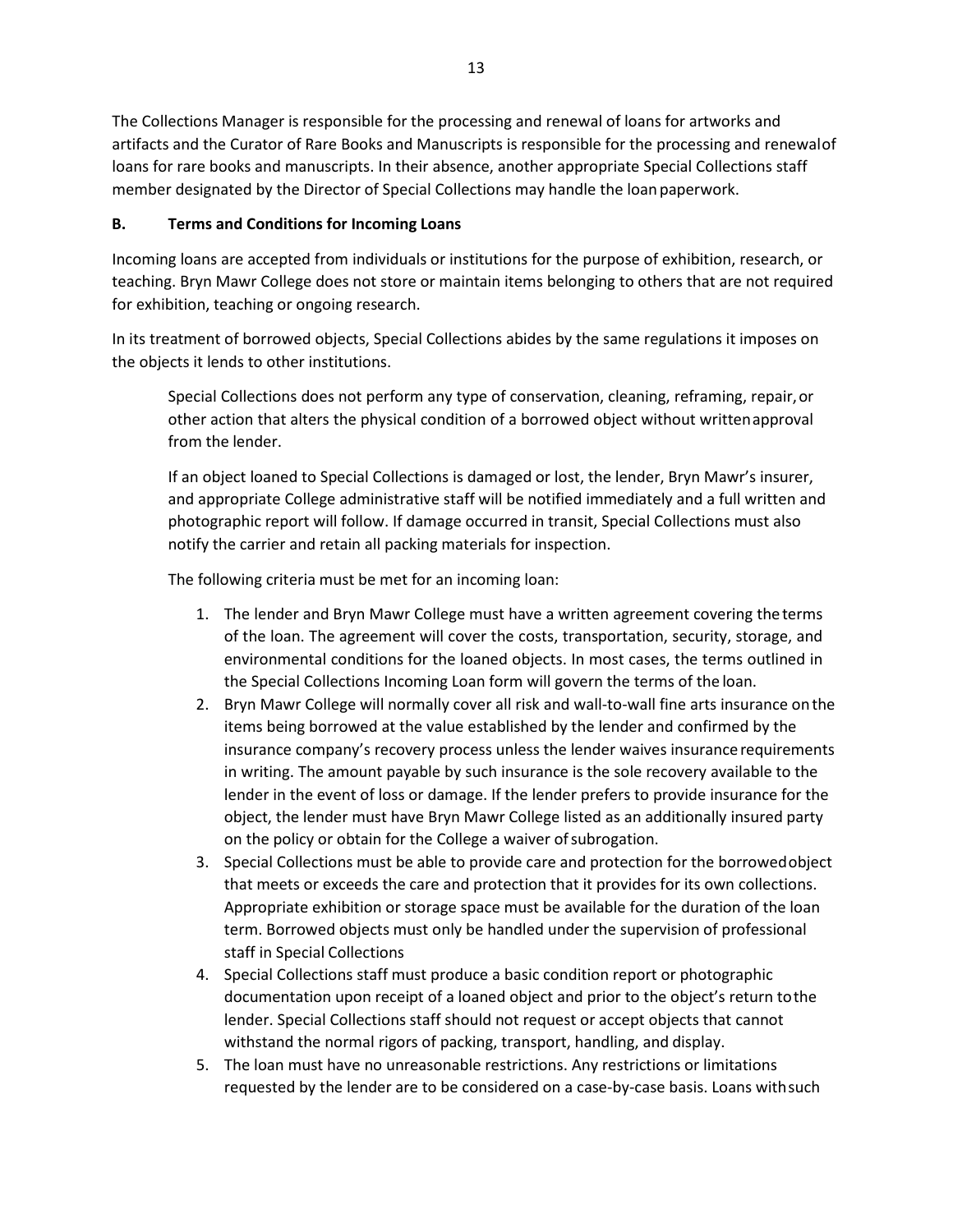clauses are accepted only if Special Collections is prepared to meet the restrictions the lender has placed on the object.

- 6. The loan must have satisfactory documentation of provenance and title. The lenders must declare in writing that they own the object. Special Collections does notborrow from third parties.
- 7. Special Collections may photograph incoming loan objects in accordance with theloan agreement with the lender.
- 8. If there is a change in the ownership of an object loaned to Special Collections,including a change in the lender's name or address or the dissolution of a lending institution, the lender must notify Special Collections promptly in writing. If legal ownership changes during the loan term, the new owners must, prior to the object's return, provide documentation of their legal right to receive the object.

## **C. Long-Term Loans and Objects Left on Deposit**

Special Collections does not accept objects on permanent or indefinite term loan. A clear loan term, with definite beginning and ending dates, must be stated on all loan agreements. The maximum term for any incoming loan is one year. All loan agreements must be re-evaluated, with the possibility for renewal, after one year. Loans are not to exceed a total of six years.

Previously, objects have been left in the custody of Special Collections which are not covered by an incoming loan agreement or which lack a transfer of legal title. These objects may have been intended as donations or loans for which the appropriate paperwork was never completed. Such objects are monitored in the same manner as Special Collections objects while their provenance and status are investigated. Special Collections staff makes all possible efforts to contact the donors/lenders or their immediate heirs in order to resolve the deposit.

If the lender is known and the item is to remain in Special Collections as a loan, a loan form is to be processed and forwarded to the lender. Any prior agreements between Bryn Mawr College andthe lender will be honored.

Unwanted objects on loan are to be disposed of by one of three methods:

- 1. If the owner is known, return to the owner or owner's heirs.
- 2. If the owner is known and the owner or heirs decline to have the object returned, itmay be disposed of in an appropriate manner as described in Section IV of thispolicy.
- 3. After failed attempts to find the owner, the object may be disposed of in anappropriate manner as described in Section IV of this policy.

If the object was intended as a gift or bequest for Special Collections, and is consistent with the Special Collections mission and collecting criteria, it is to be processed in the same manner as an accession.

If the Special Collections staff is unable to locate and contact an object's original donor/lender, all efforts made to find and contact that donor/lender must be documented and all documentation retained in the object file.

If a donor/lender or the donor/lender's heirs claim ownership of a Found in Collection item and wishes for the item to be returned, the burden of proof of ownership is on the claimant. The claimant must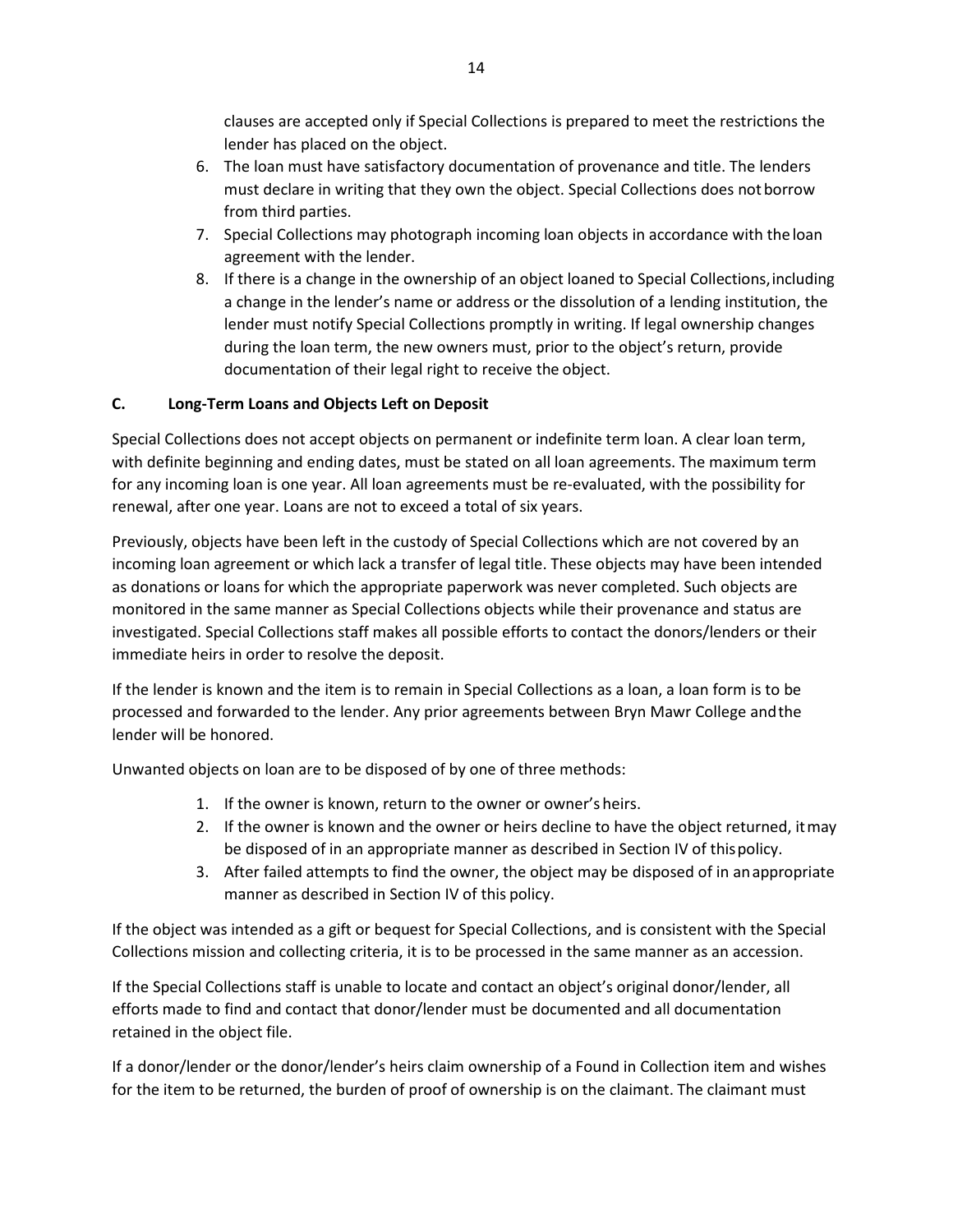produce an original loan certificate in order to reclaim the object. Heirs must produce proof that they are the legal heirs of the original donor.

## **VI. OUTGOING LOANS**

### **A. Approval Process for Outgoing Loans**

The Collections Manager, Curators, and/or Archivist are responsible for monitoring loans, which are subject to final approval by the Director of Special Collections. All outgoing loans must be reported annually to the Collections Committee.

## **B. Criteria for Outgoing Loans**

Loans are made to educational institutions or non-profit organizations after careful consideration of the physical stability of the object and the ability of the borrower to provide the proper care, environment and security for the object. When assured that proper care and protection will be provided, Special Collections may lend objects for the purpose of promoting public education through study and exhibition. Loans are made only for the purposes of study or exhibition. At all times, the preservation of Special Collections objects takes priority over other considerations.

Loans are not made to private individuals.

Requests for loans must be received at least three months in advance of the expected delivery date. Note: For some objects the lead time may be much longer.

Before materials are lent the following criteria must be met:

- 1. The object must be loaned for educational, scholarly, or exhibition purposes.
- 2. The object must not be loaned for decorative purposes outside the College environment.
- 3. The object must be in good condition and able to withstand the ordinary strainsof handling, packing, travel, and study or exhibition.
- 4. The object must be appropriately insured by the borrowing organization and/or byBryn Mawr College.
- 5. The proposed loan must not bring discredit upon the College.
- 6. The object must not be on exhibit with objects that Special Collections has reasonto believe were acquired illegally or unethically.
- 7. There must be no restrictions on the requested object that preclude making the loan.
- 8. The loan must not jeopardize Special Collections' own program or conflict with Tri-Co educational use.
- 9. The item must be owned by Bryn Mawr College and not on loan to it.
- 10. All items involved in the loan must be accessioned and, in the case of artworksand artifacts, photographed.
- 11. The borrower must sign a written agreement outlining the conditions establishedby Special Collections.

Loans from Special Collections will not, in general, exceed the duration of one year. If the borrower wishes to keep an object longer than one year, the loan agreement must be re-signed annually, with the possibility for renewal, on an item-by-item basis. Long term loans may occur as special exceptions, such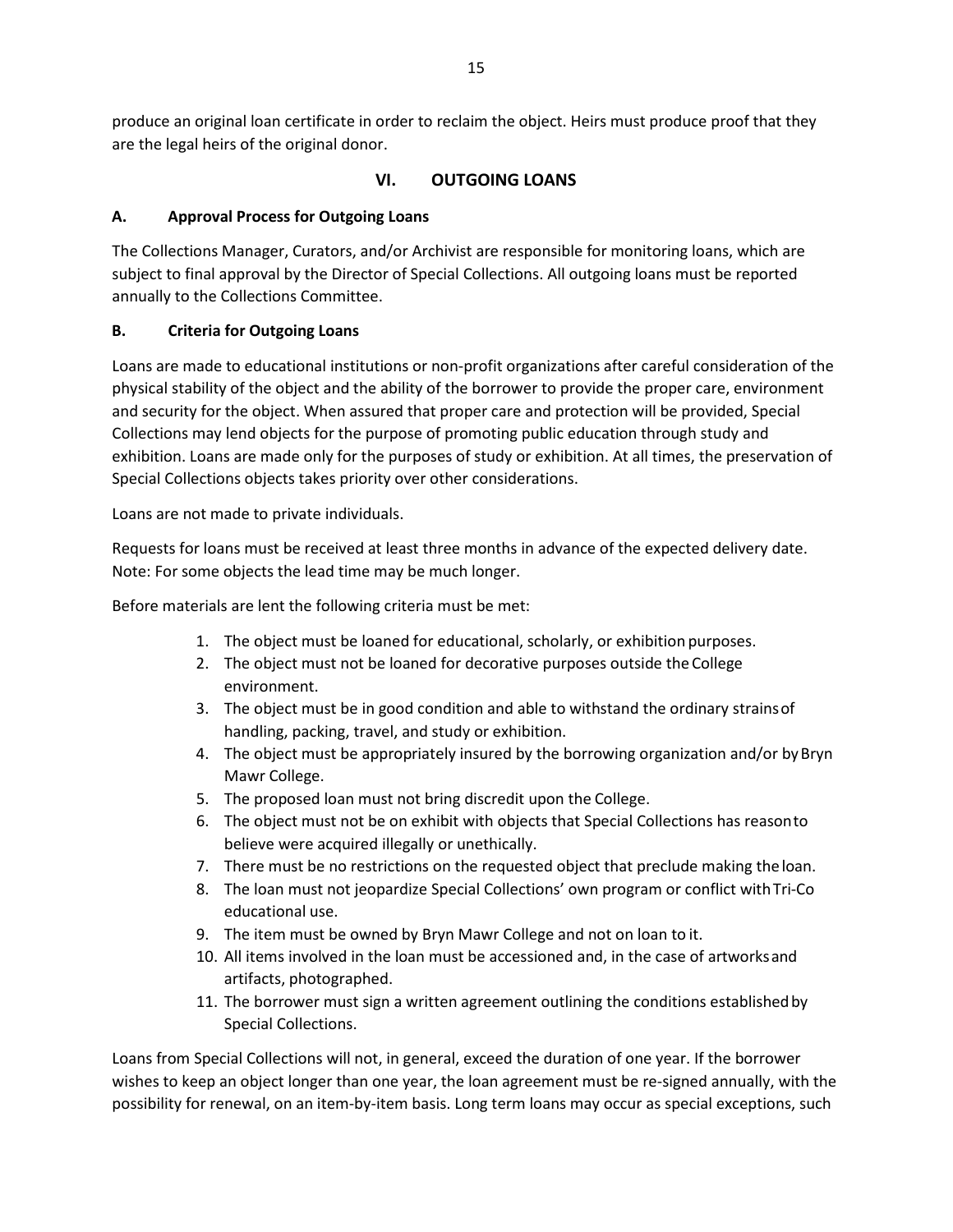as in the case of long term loans to area museums. Long term loans must be approved by the Collections Committee.

Special Collections has reciprocal interlibrary loan agreements with Haverford and Swarthmore College's Special Collections Departments that allow for simpler loan arrangements.

#### **C. Requirements and Obligations for Borrowers**

- 1. All loan requests must be made in writing by the borrowing institution, including Haverford and Swarthmore Colleges. Requests must outline the reason for therequest (exhibition or otherwise), dates of the proposed loan and schedule of tour (when applicable), and proposed packing, travel, and insurance arrangements.
- 2. If a loaned object is to be placed on exhibit, the borrowing institution (excluding Haverford and Swarthmore Colleges) must complete a Standard Facility Reportwhich indicates the environmental and other building-related conditions under which the object is to be displayed.
- 3. The borrowing institution must provide a certificate of insurance covering theloaned items at the value established by Bryn Mawr College for the duration of the loan, including transit to and from the borrowing institution and while on the institution's premises, unless the item is of minimal monetary value and the College has waived insurance.
- 4. Before an object leaves Special Collections, an outgoing condition report orphotograph of the object must be produced. The borrowing institution must complete a written condition report upon receipt of any loaned object, with an additional condition report completed prior to return of the object to Special Collections.
- 5. The borrowing institution must not perform any conservation, cleaning, fumigation, treatment, reframing, marking, or other action that alters an object in any way without the written approval of Special Collections. In the event that an object is damagedwhile in transit or while at another institution, the borrower must report any damages to Special Collections immediately. The borrowing institution is required to pay all conservation costs necessary to repair the damage. Such conservation is to be performed by a conservator who has been approved by Special Collections staff.
- 6. The borrowing institution is expected to pay all costs for any special conservation work, glazing, or framing performed on requested objects. The borrowing institution is normally required to assume responsibility for all shipping costs, including any special packing that might be required; insurance costs in transit and on location; and allcourier fees. Bryn Mawr College must approve all arrangements, and a cost estimate for all charges is to be forwarded to the institution requesting the loan. Bryn Mawr College may assume the shipping and insurance costs for exhibitions in which it is apartner.
- 7. The borrower may photograph a loaned object for record keeping, educational, or publicity purposes. Any reproduction for sale may occur only with the writtenapproval of Special Collections. Framed items may not be removed from their frames without written permission from Special Collections.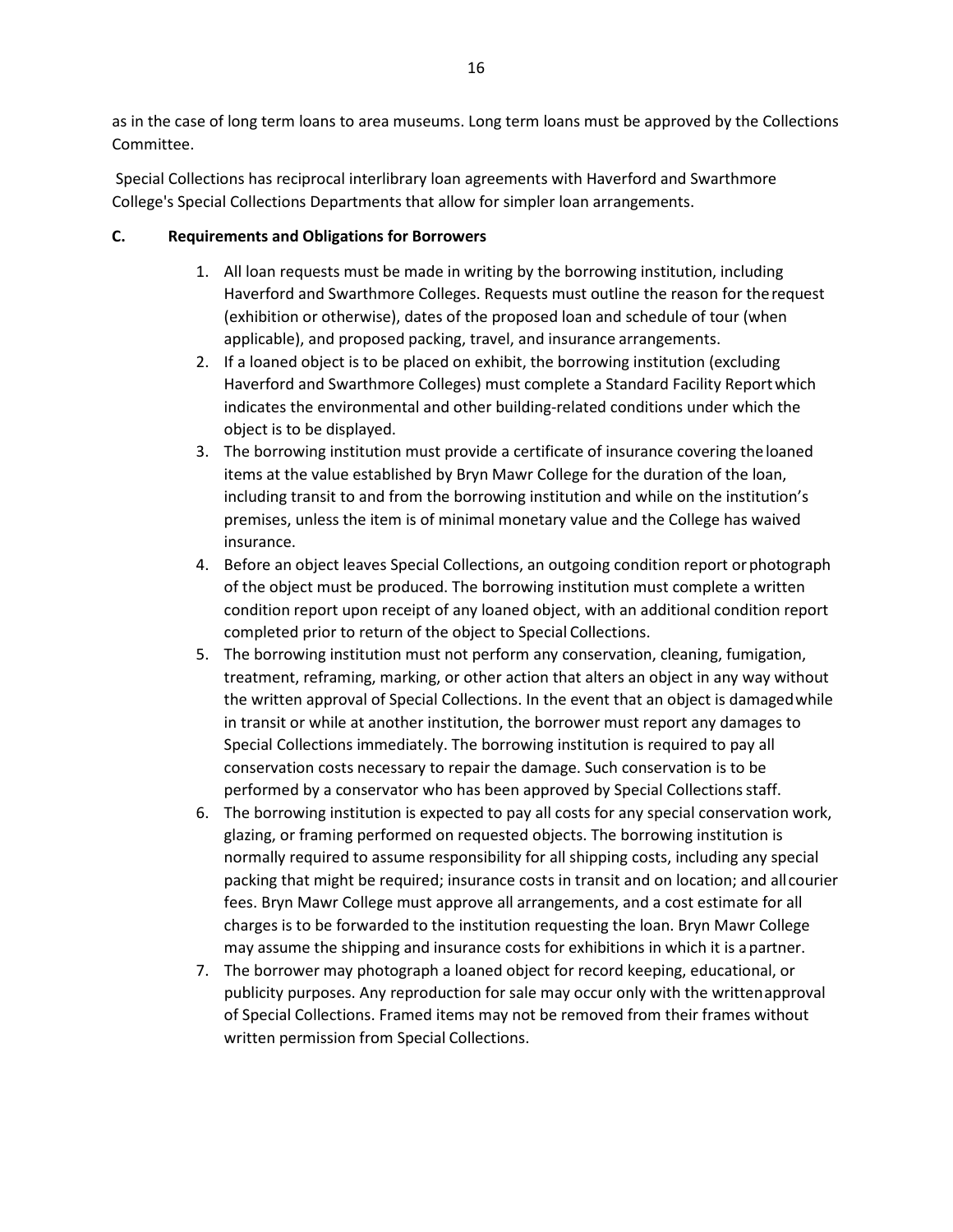#### **D. Interdepartmental Loans**

If Bryn Mawr faculty or staff members wish to borrow works of art for the decoration of offices or public spaces, they must submit a written request to the Curator/Academic Liaison of Art and Artifacts. Each request is considered on a case-by-case basis, but the processing of such requests is a secondary responsibility of Special Collections staff. Special Collections reserves the right to refuse loans if the objects are in demand for classes, exhibitions and research projects, or if the conditions for displaying the objects do not meet minimal safety standards. The use of reproductions is strongly encouraged. The borrowing department may be responsible for any framing and/or conservation costs related to the request. Special Collections staff must inspect the proposed installation location and approve the installation process. In addition, a loan form must be completed and signed prior to the loan.

Interdepartmental loans are also subject to the following regulations:

- 1. Only certain objects are available for interdepartmental loan.
- 2. Works of art must be framed in order to be considered for interdepartmental loan.
- 3. Although Special Collections objects are, in theory, loaned to a department or officeand not to an individual, someone in the borrowing department or office must assume responsibility for managing the objects on loan.
- 4. Special Collections items installed throughout campus are to be inventoriedperiodically, with basic condition reports conducted at the time of inventory.
- 5. If any damage occurs to interdepartmental loan items while they are on display, including damage to frames or hanging mechanisms, Special Collections staff mustbe notified immediately. It is the responsibility of the borrowing department to pay any damage-related conservation or re-framing fees.
- 6. If an interdepartmental loan from Special Collections is to be reinstalled in a different location or deinstalled temporarily for any reason, Special Collections staff must be notified at least two weeks in advance and provided with details regarding the new location, if applicable. The installation and de-installation process must be approvedor overseen by Special Collections.
- 7. Special Collections may reclaim objects on interdepartmental loan at any time ifthey are needed for exhibition, research, conservation, or any other reason.
- 8. The borrowing department or office may not perform on the loaned object any typeof cleaning, reframing, marking, or other action that alters the object.
- 9. If the area in which an interdepartmental loan is displayed is to be renovated, painted, or cleaned to an extent that exceeds routine housekeeping, Special Collections mustbe notified at least two weeks in advance so that the work of art can be moved by authorized staff.

### **VII. DOCUMENTATION**

#### **A. Collection Object Records**

Special Collections creates and maintains up-to-date records on all objects entering Special Collections, including gifts, purchases, loans, and any other type of acquisition, even if temporary, and has asystem to ensure that the critical records are backed-up against loss in the event of a disaster.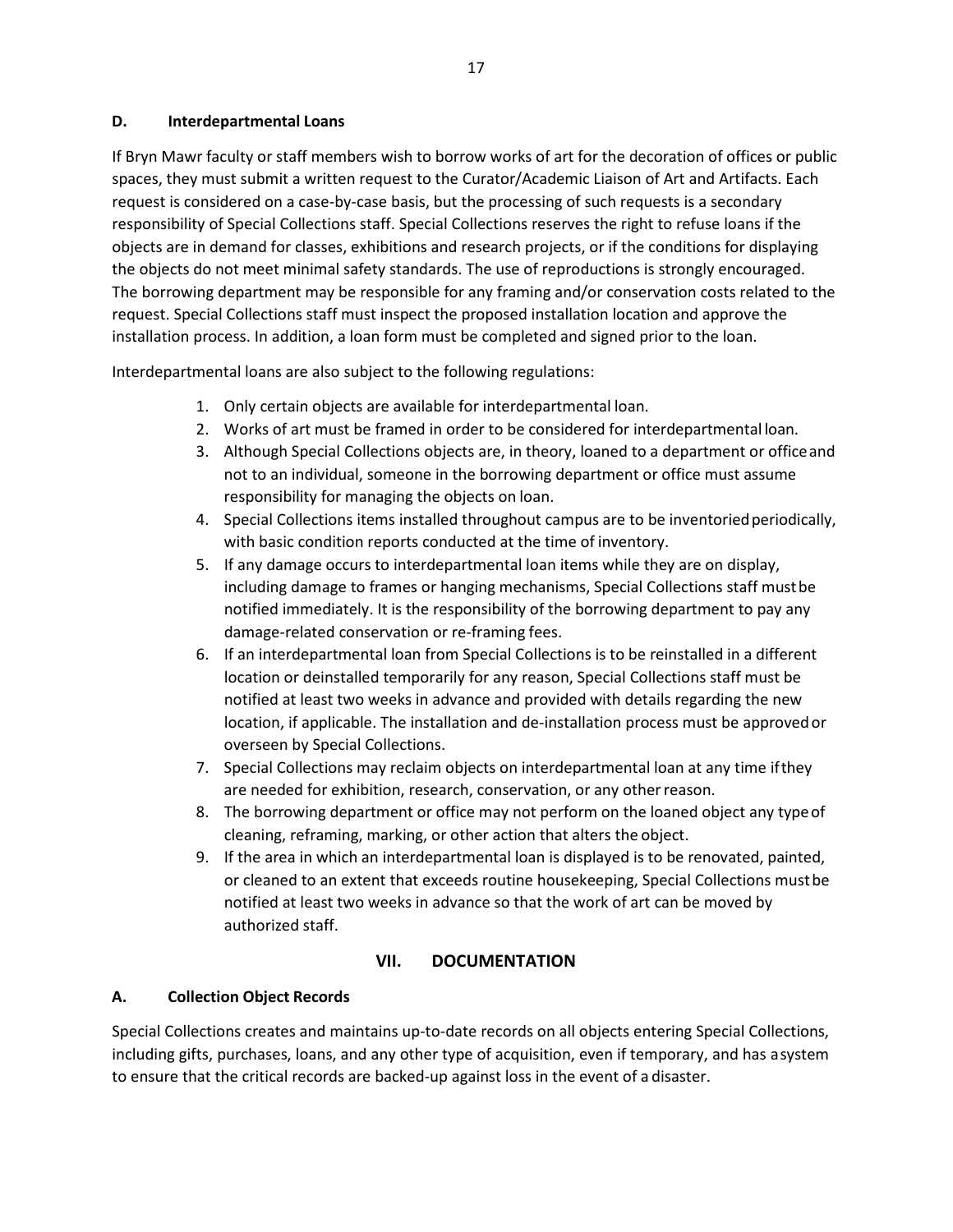The systems and procedures used for maintaining collection records may change periodically to reflect improved processes and technology, and those changes do not require a change in the Collection Management Policy.

Collections records are managed using the following systems:

- Art and Artifact Collections: EmbARK Collections Manager
- Rare books: Alma ILS
- Archives and Manuscript Collections: ArchivesSpace
- Digital Collections: CONTENTdm (soon to be Islandora)

#### **B. Backup System for Records**

Special Collections records are safeguarded from loss, destruction, and degradation through back-ups maintained either on campus or remotely.

#### **C. Inventory**

A base inventory of Special Collections has been completed. A verification inventory is to be conducted periodically for each collection.

#### **D. Image Naming Standards**

For digital images of objects in the Special Collections, all filenames must follow a set convention. Specific procedural details can be found in the Bryn Mawr College Photography Documentation Guide and the Bryn Mawr College Special Collections Digitization Guide.

### **VIII. COLLECTIONS CARE**

Special Collections follows professional standards for the housing and care of its holdings to the best of its abilities. Collections are kept in secure air-conditioned storage areas in which environmental conditions are continuously monitored. Objects are housed using museum-quality containers, boxes and folders, and digital collections are being managed using appropriate technologies (see Digital Collections Policy) .

In addition to performing the types of care and management described in other sections of this policy, Special Collections also:

- 1. Ensures that objects are handled appropriately and receive adequate collectionmaintenance and professional conservation care.
- 2. Maintains a budget line item for Special Collections care and conservation.
- 3. Carries out all legal, ethical, and professional responsibilities required to provide thenecessary care for all objects acquired, borrowed, or placed in Special Collections.

### **IX. INSURANCE AND RISK MANAGEMENT**

### **A. Insurance Policy**

Although insurance is not a substitute for safety, security, or professional collections care, it does provide compensation in the event of unforeseen loss or damage. Bryn Mawr College provides insurance coverage for its Special Collections.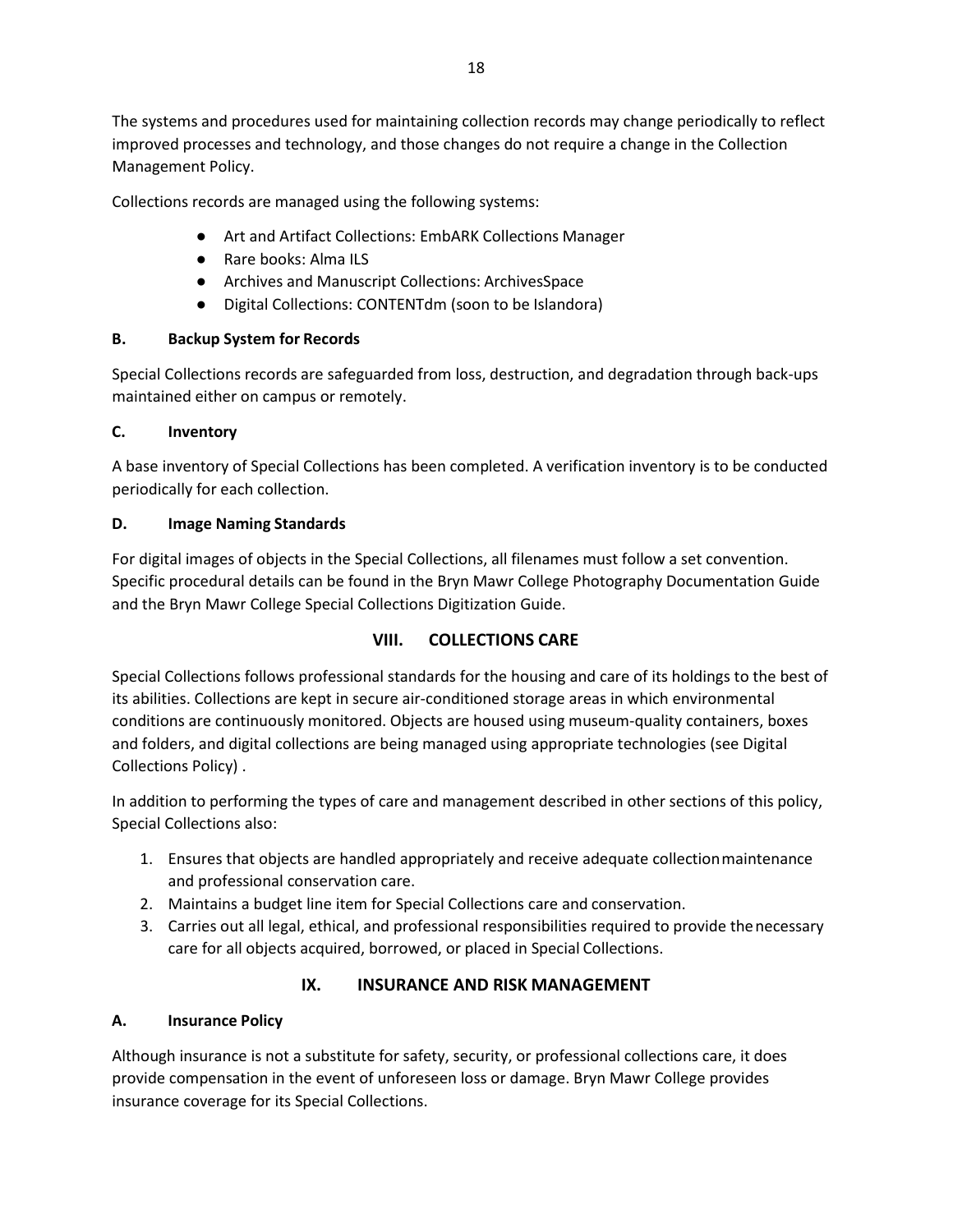### **B. General Risk Management**

Special Collections has an Emergency Preparedness and Response plan in place in order to prevent, minimize, react to, and recover from potential damage in the event of disasters and emergencies. The contents of the plan, particularly procedures, contact lists, and Special Collections priorities are reviewed and updated periodically, as needed.

Special Collections staff must conduct periodic reviews of potential risks to the collections including natural disasters, vandalism, theft, human error, mechanical or operational system failure, and deterioration. Special Collections staff maintains regular contact with local fire and police departments, in coordination with the Bryn Mawr College Campus Safety and Facilities staffs. Personnel from these agencies have been made aware of the historical value and significance of the Special Collections.

Special Collections staff have been trained in the proper use of fire extinguishers, proper fire drill procedures, evacuation procedures for members of the staff and the public and disaster response and recovery for Special Collections. Special Collections keeps a stock of supplies necessary for emergency response and salvage onsite.

## **C. Security**

Special Collections storage spaces, including storage cabinets, are kept locked at all times when not attended by Special Collections staff. The main Special Collections storage areas are controlled by an electronic security system. The security system is administered by the Director of Special Collections, and alarms are sent directly to the Bryn Mawr College Campus Safety office.

# **X. ACCESS AND USE**

### **A. Collections Access**

Access to collections is mediated through Special Collections staff. Researchers, faculty, and students are permitted to handle objects under controlled circumstances, once instructed in the proper care and handling of objects, and only when the objects are in stable condition. Collections are accessible contingent upon staff availability and consistent with accepted security and preservation practices. In supporting accessibility to Special Collections, Bryn Mawr College recognizes that a suitable balance must be struck between users' need for access and the preservation needs and concerns of the materials.

The Special Collections Reading Room is open to all members of the public during normal working hours, although many collections can only be consulted by prior appointment.

### **B. Terms and Conditions**

Researchers who use the Special Collections register with a proper form of identification.

Bryn Mawr College reserves the right to refuse access to certain objects in Special Collections if the objects are unprocessed, or deemed too fragile or unstable for use, or are restricted by the donor or office of origin. Special Collections staff may also limit the number of researchers using particular items at one time.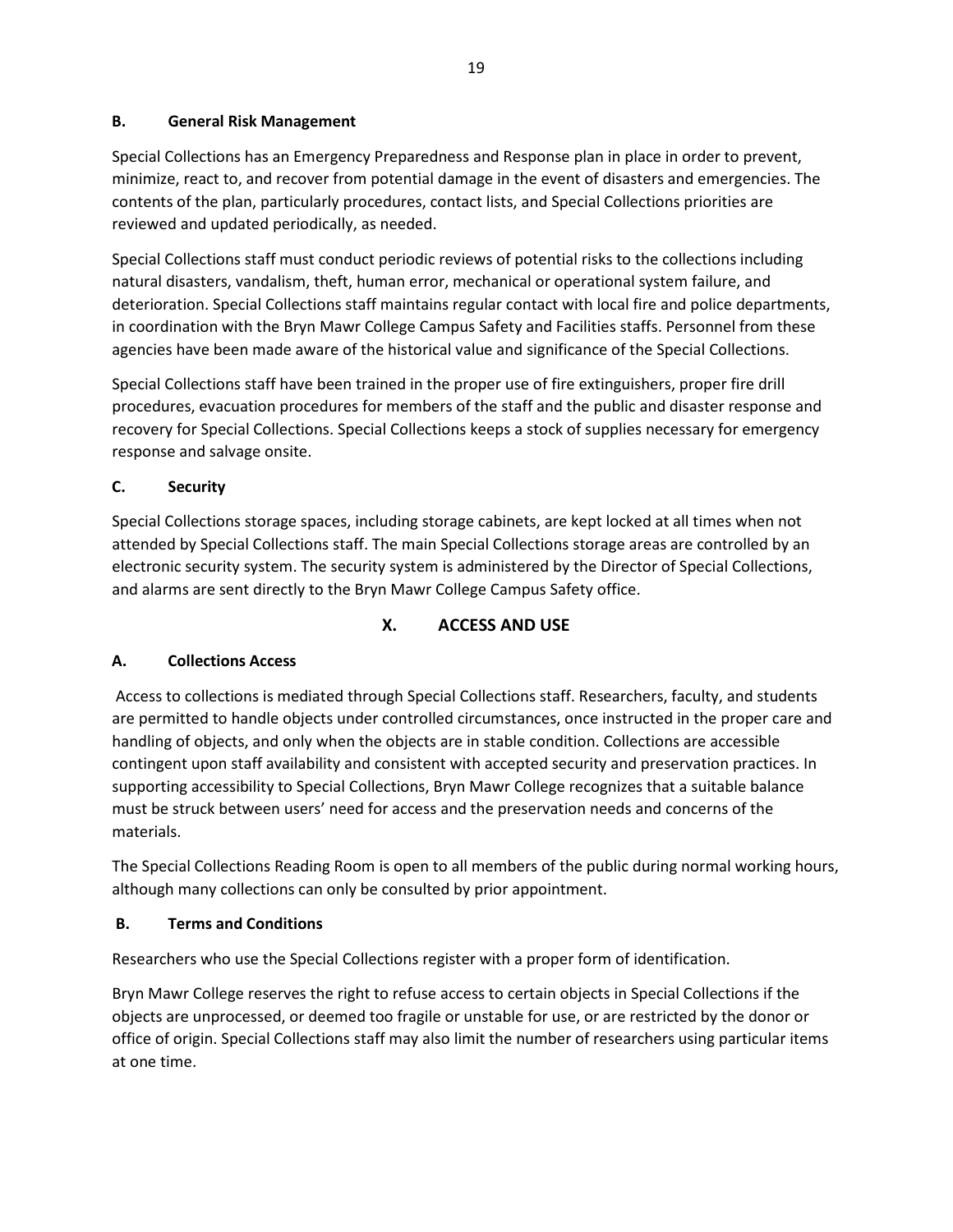Objects from the Special Collections must be used in the Special Collections Reading Room or in the designated area of one of the other Special Collections facilities. Areas where researchers are using Special Collections objects are to be supervised by a member of the Special Collections staff at all times, and staff members are to instruct researchers in proper handling methods for collections. Users must comply with Bryn Mawr College's conditions regarding the examination, handling and photography of Special Collections materials, and the use or dissemination of Special Collections information.

To protect the confidentiality of donors and the security of Special Collections, access to certain information in the collection files may be restricted. Addresses and other personal information about donors are not provided without the permission of the donor. Insurance and appraised values of Special Collections objects are kept confidential. Bryn Mawr College reserves the right to deny access to other types of information contained in its Special Collections records, such as collections containing the personally identifiable information of current or former students or collections which are restricted by donor agreement.

Special Collections storage areas are not open to researchers for general browsing. Special Collections staff must retrieve material from storage.

### **XI. RIGHTS AND REPRODUCTIONS**

Special Collections materials within the public domain may be used for any publication purpose.

For copyrighted materials to be published, the requester is solely responsible for clearing the copyright with the rights holder. Bryn Mawr College makes no warranties or representations and assumes no responsibility whatsoever for any claims against the requester, the publisher, or any other party by artists, their agents, estates, or by any parties in connection with the reproduction of any work from the collections.

Users are asked to credit Bryn Mawr College Special Collections and, if known, the creator of the work.

Researchers may take digital photographs, without flash, of any Special Collections objects for theirown research purposes as long as such photography is safe for the object and is not disruptive to the work of others. Many objects in the Special Collections have been photographed and researchers are advised to check with Special Collections staff to determine if an image of the desired object is already available.

Researchers may request Special Collections to provide images of collections objects, for which the department may charge fees to cover the cost of making the reproductions. In addition, Special Collections may require that objects be photographed only by Special Collections staff if the objects require special handling in order to remain safe. All photographs of Special Collections objects are the property of Bryn Mawr College. Special Collections does not charge permission fees for the use of its images.

Users of Special Collections images in publications or websites are asked to notify the department of the publication. Researchers who publish significant pieces on objects in the collection are asked to provide links to the articles or offprints.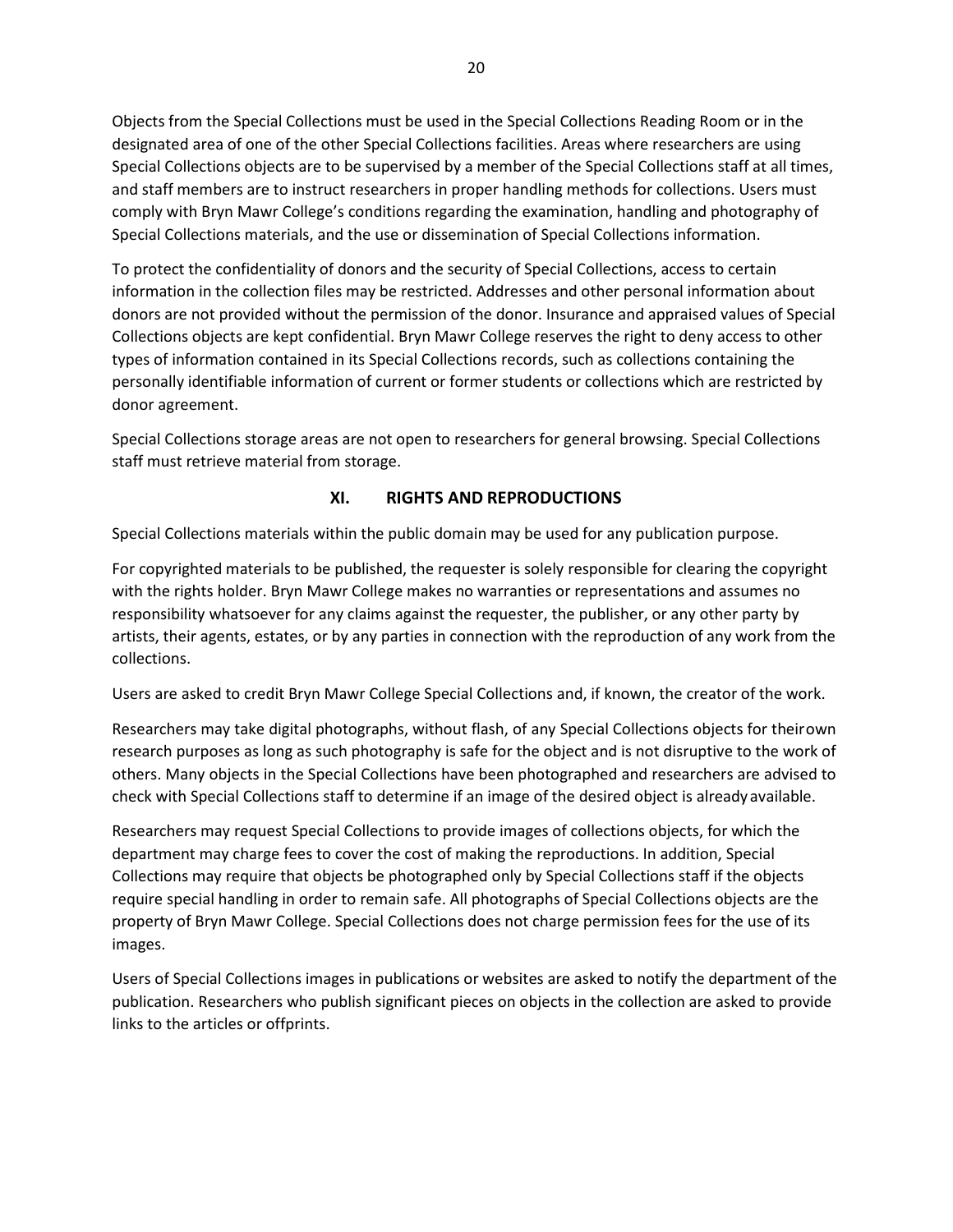### **XII. SCIENTIFIC TESTING OF OBJECTS**

The following policy and procedures for scientific testing are designed to address the interests of scientific research on accessioned objects in Special Collections.

In accordance with its mission to educate, the College encourages the use of its collections for research in all fields and the employment of a wide variety of research methods. Special Collections permits the testing of collection items using established scientific methods. All requests for testing, whether destructive or non-destructive, and scientific examination other than visual or using standard microscopy, are reviewed on a case-by-case basis.

Requests to perform scientific procedures on objects in Special Collections may be initiated by Bryn Mawr College professors or students, Special Collections staffmembers, or outside scholars or scientists. Permission for testing Collections objects must be obtained in writing before any tests are undertaken. Special Collections staff review these requests to ensure the safety and preservation of the items and the proper documentation of the samples taken.

Current standard tests include, but are not limited to: radiography, CAT scans, PIXE (Particle Induced Xray Emission), X- ray Fluorescence Spectroscopy (XRF), gas chromatography/mass spectroscopy, Fourier Transform Infrared Spectroscopy (FTIR), Scanning Electron Microscopy (SEM), polarized light microscopy, fluorescence microscopy, seal impressions, and mold-making using latex or silicone rubber.

## **A. Criteria for Scientific Testing Requests**

Objects to be sampled must not normally be damaged in ways that

- prevent additional sampling and destructive testing.
- prevent additional non-destructive study and analysis.

If procedures are planned that will damage an artifact such that one of the above conditions is not met, then the matter must be referred to the Collections Committee for approval. Documentation describing the laboratory procedures and the purpose and goal of the project must be sent to the Collections Committee along with the request. The request must also be accompanied by documentation (journal reports, professional association reports, etc.) which shows that the proposed procedures are routinely used and considered appropriate by professionals working in the relevant discipline.

If the proposed procedures do not normally damage an object (as described above), then the requestis handled by Special Collections staff and a Bryn Mawr College professor in the department most closely associated with the collection from which the object to be tested originates.

### **B. Points of Consideration for Scientific Testing Requests**

- 1. Objects must be handled according to standard museum protocols and to thestandards set by analytical laboratories.
- 2. The analytical methods proposed should be appropriate to the questions addressed by the study, and must be the least intrusive analytical means of obtaining the answers to those questions. In all instances, non-destructive and minimally-invasive techniquesare preferred over more destructive methods that require large portions of an artifact. The researcher must adequately justify his/her choice of method. Bryn Mawr College is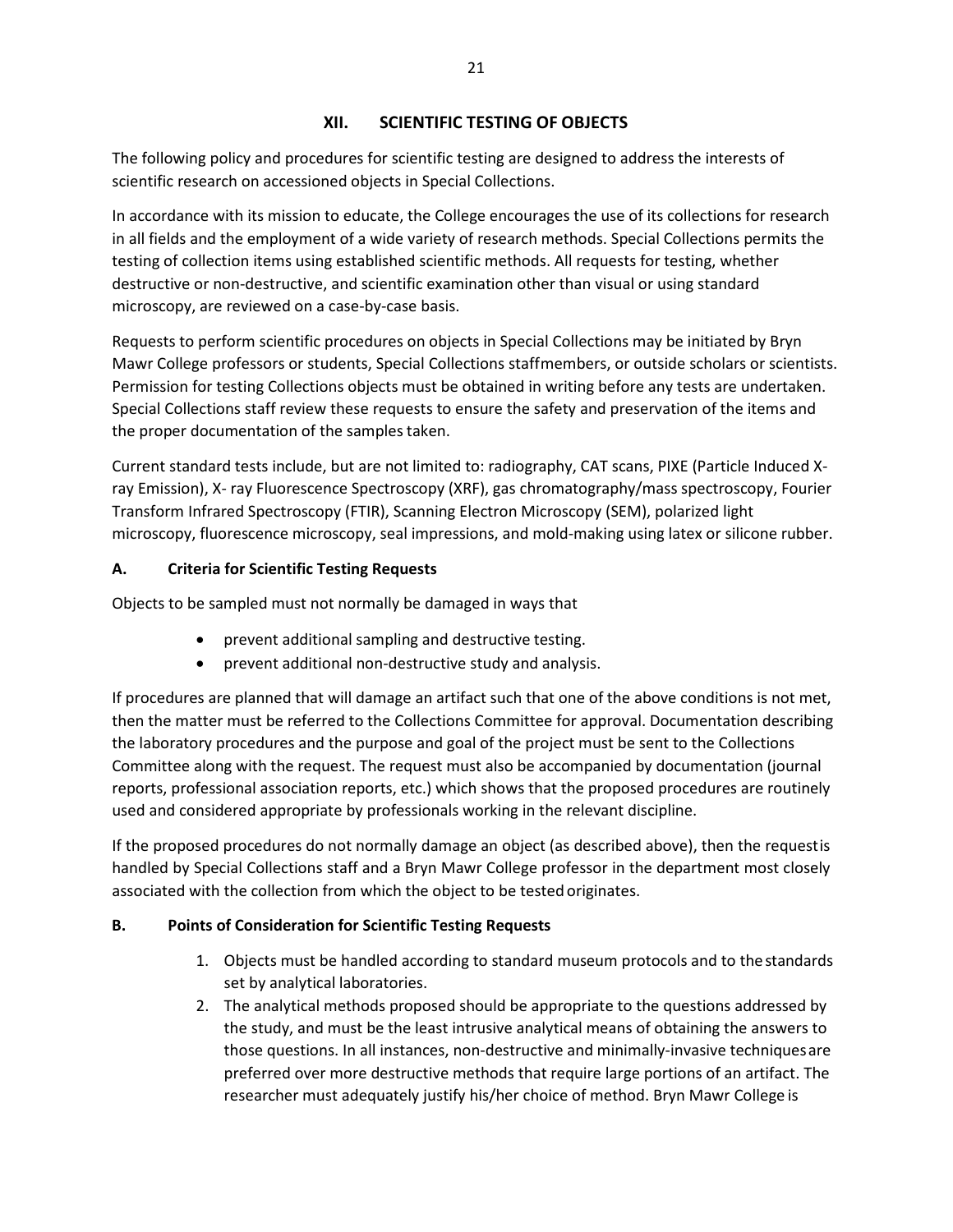more likely to grant permission if the researcher has already utilized minimallydestructive techniques and can illustrate that the more destructive techniques are absolutely required.

- 3. The proposed analyst must be qualified to perform the work.
- 4. The amount of sample and number of specimens requested must be limited tothat which is necessary to obtain meaningful results.
- 5. Each specimen must be able to be safely sampled or cast without damage or defacement and without precluding future study or analysis, or decreasing thepotential for future testing. Destructive testing is allowed for research purposes in the geological collections when the sample is not unique, rare, or a "major" sample in the collection. Some collections of archaeological samples may also contain objects that are of sufficiently low quality that destructive testing may take place during research and teaching (the Naukratis Collection, for example).
- 6. The degree to which any proposed destructive sampling affects the specimen mustbe minimal. Whenever possible, samples should be taken from obscured portions of the specimen.
- 7. The testing must not substantively affect the ability of the object to be displayed orused for instructional purposes
- 8. Samples must be returned to Special Collections to be retained for future use, unless otherwise approved by Special Collections.

Each specimen tested must be annotated either with a label or in the specimen record, indicating the material removed, the nature of the study, the researcher's name and institutional affiliation, andthe date. Special Collections must be cited in any resulting publication, a copy of which should be sent to the Collections Manager.

### **C. Procedures for Scientific Testing Requests**

Applications for scientific testing must be in writing and addressed to the Collections Manager. The Collections Manager will then consult with faculty members specializing in that field about the value of the testing and the potential risks. Based on that consultation, the Collections Manager will either make a decision about the request or refer the question to the Collections Committee. If the testing will result in damage to the artifact, then it must be referred to the Collections Committee for adecision. The Collections Manager may seek additional opinions or advice from conservators, curators, or faculty members, including persons working at other institutions, and may request further information on testing procedures and/or personnel before granting approval. Conditions for approval may include having samples taken by, or in the presence of, the Collections Manager. Bryn Mawr College has the right to refuse requests for scientific testing for any reason.

Requests should contain the following information:

- Requester's name, address, phone number, e-mail address, and the status and institutional affiliation of the requestor. If the applicant is a student, the name and address of his/her supervisor must be included.
- Proposed date or dates of sampling.
- Reason for analysis. A brief description of the project including the culture under investigation, the materials to be studied, the objectives of the project, its